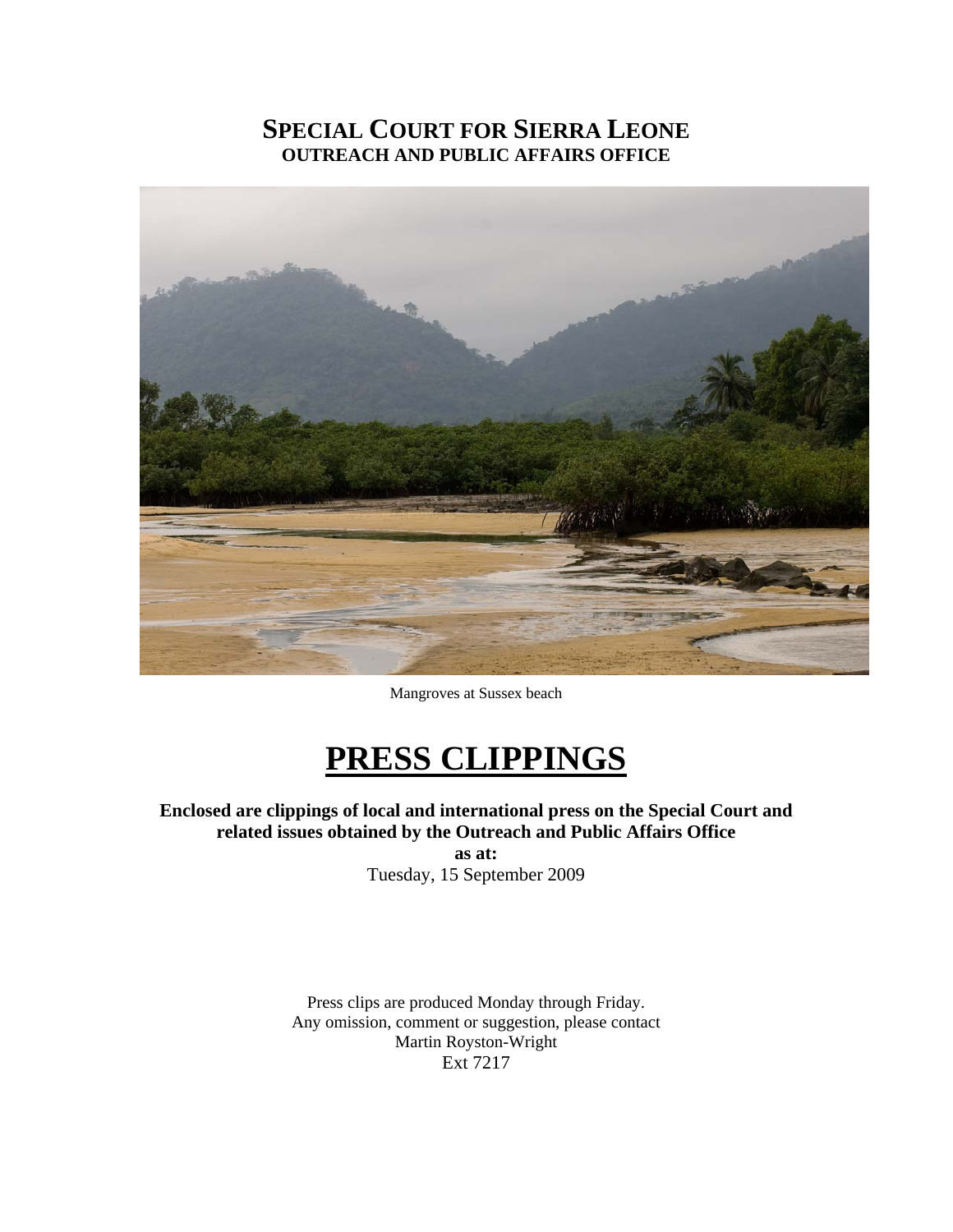| <b>Local News</b>                                                                         |             |
|-------------------------------------------------------------------------------------------|-------------|
| Taylor Did Not Command RUF To Release UN Hostages / The Spark                             | Page 3      |
| Fambul Tok Promotes Community Farming / The Democrat                                      | Page 4      |
| <b>International News</b>                                                                 |             |
| Reort From the Hague / BBC World Service Trust                                            | Pages 5-6   |
| Taylor Denies Execution of Bockarie and Family / The Analyst                              | Page 7      |
| Group Sends Officers to Hague / Daily Observer                                            | Page 8      |
| UNMIL Public Information Office Media Summary / UNMIL                                     | Pages 9-12  |
| It's All a Question of Timing / The Phnom Penh Post                                       | Pages 13-14 |
| ICC's trial of Congo Militia Leader Raises Questions and Concerns in DRC / Deutsche Welle | Pages 15-17 |
| Cambodia's Trial of the Century, Televised / Times                                        | Pages 18-19 |
| Kenya Rights Activists Head to Hague to Press Justice / Daily Nation                      | Page 20     |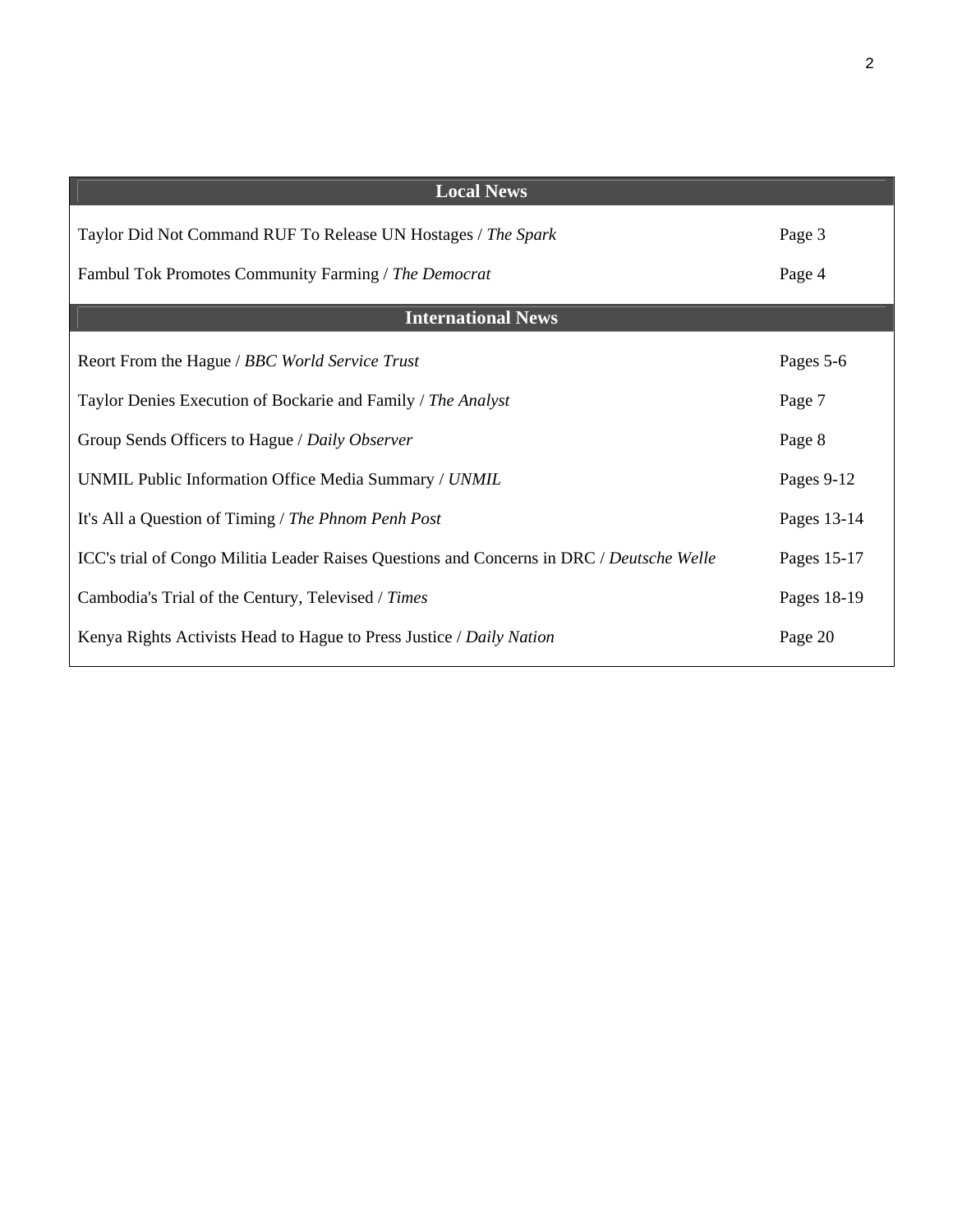The Spark Tuesday, 15 September 2009



mand Sierra Leonean rebel commander Issa Sesay to re-

tages, but rather conveyed the message of the international

conditionally, I.e said today.

him. The only thing I did on the UN situation was to tell Issa

Mr. Taylor was re-Continued page 7

# **Taylor Did Not Command RUF To Release UN Hostages...**

#### From front page

sponding to the testimony of a prosecution witness, whose identity was not released because he testified under protective measures. The greater details of the witness's testimony were discussed in private session. The witness had testified that when UN peacekeepers were abducted by Sierra Leone's Revolutionary United Front (RUF) rebels in 2000. Mr. Taylor called RUF commander Issa Sesay to Liberia and commander Mr. Sesay to release the UN peacekeepers. According to the witness. Mr. Taylor told Mr. Sesay to "release the UN hostages so I'll tell the world that whatever I say happens." Mr. Taylor dismmissed the witness's

testimony as "total foolishness." In May 2000, RUF rebels in Sierra

Leone held over 500 UN peacekeepers hostage, an action which eventually led to the arrest of the rebel group's leader Foday Sankoh, Issa Sesay, who was the RUI's most senior commander. after Mr. Sankoh's arrest, later facilitated the release of the peacekeepers. Witnesses have testified that Mr. Tayfor influenced the RUF to release the peacekeepers. Mr. Taylor has said he had the blessing of West African Leaders and the United Nations to negotiate the release of the hostages. The hostages were eventually taken to Liberia where they were released and then handed over to the UN.

In his testimony today, Mr. Taylor

explained that when he called Mr. Sesay to negotiate the release of the peacekeepers. Mr. Sesay wanted the RUF's leader Foday Sankoh to be released as a condition for the release the peacekeepers. According to Mr. Taylor, he told Mr. Sesay that "we cannot tie Sankoh's release to the release of the hostages.

"The whole issue was not my decision. I conveyed to him the message of the international community," Mr. Taylor said.

Mr.Taylor also refuted the witness's assertion that after the release of the hostages, Mr. Sesay returned to Sierra Leone with arms and ammunition, given to him by Mr. Taylor for use by the RUF. Mr. Taylor dismissed this allegation, saying "it is a blatant lie."

The same prosecution witness, whose testimony Mr. Taylor sought to refute today had testified that after the signing of the Lome Peace Agreement by the RUF and the Government of Sierra Leone in 1999, Mr. Taylor supplied the RUF with a helicopter load of ammunition. Mr. Taylor responded that the only helicopter which ferried RUF rebels from Liberia to Sierra Leone belonged to the UN and so if any ammunition was on board the said helicopter, then there "must have been complicity on the part of the UN."

According to the witness, Mr. Taylor was not sincere in his dealings with West African leaders to bring peace to

Sierra Leone. Mr. Taylor denied these allegations. The witness further said that when RUF commander Sam Bockarie and Armed Forces Revolutionary Council (AFRC) leader Johnny Paul Koroma travelled from Liberia to Sierra Leone after the signing of the Lome Peace Agreement in 1999, Mr. Taylor gave the two men about \$15,000 for use by their fighting forces. Mr. Taylor today denied giving the two men the said amount, but admitted that he gave them \$10,000. He said that there was no ulterior motive in his gesture to the two men.

Mr. Taylor also today refuted the testimony of Prosecution Witness TFI-567. who, in his testimony in July 2008 claimed that in 1992, Mr. Taylor supplied RUF leader Mr. Sankoh with 50 boxes of AK-47 rifles. RPG boxes, GPMGs and other types of arms and ammunition which according to the witness were to be used to attack the diamond rich town of Kono. According to the witness. Mr. Sankoh told him he (Sankoh) and "his brother Taylor had decided that this was the right time to capture Kono." Mr. Taylor today denied this allegation.

"Sankoh and I did not talk about the capture of Kono. I did not know if Kono was captured at that time. If I had 50 boxes of AK-47 rifles, I would have captured Monrovia in 1992. Mr. Taylor said.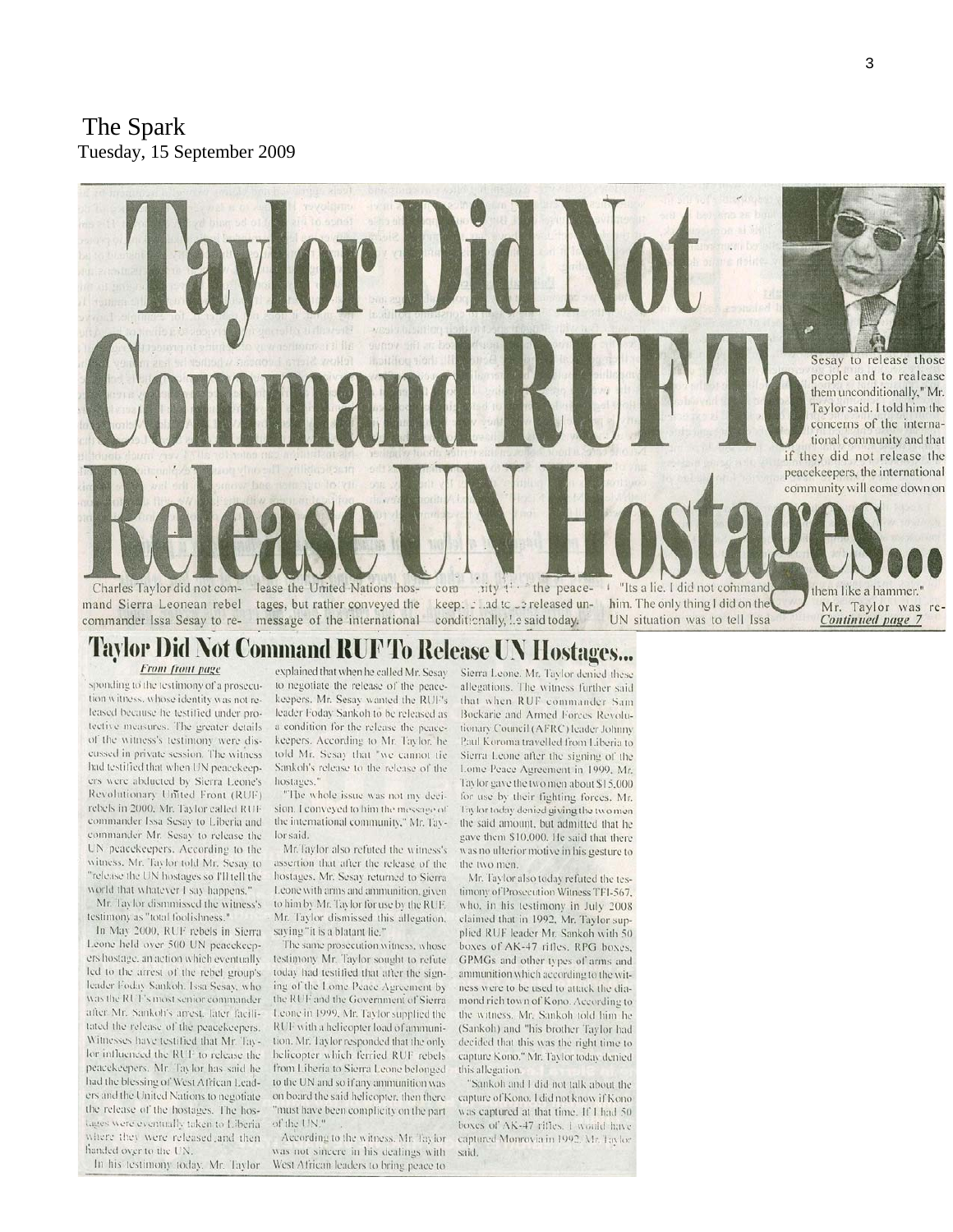## The Democrat Tuesday, 15 September 2009

# **k Promotes Communit** ty Fari

**By PEL Koroma** 

In its bid to sustain community reconciliation, Fambul Tok project has been encouraging communities after reconciliation ceremonies to come together and embark on community farming in Kailahun, Kono and Moyamba districts. It is aimed at keeping the community together as it was a part of the culture of the people to farm together for visitors, but it cloped them as result of the eleven year war, and other differences that have been keeping them apart.

National Director of Fambul Tok, John Caulker stresses that there is a direct link between reconciliation and development, and therefore encourages the comming ity people to stay together and work together as many hands makes work light. He said together, a team will produce more and it will promote better understanding as they continue to work together in unity. Fambul Tok community reconciliation project is poised to rejuvenate traditional practices that enhances peace , unity and common understanding among the war weary people. Since its inception a year ago, Fambul Tok have brought together victims, perpetrators and witnesses after the horrible eleven year war that left communities divided in the country. Fambul Tok have stepped into the gap left by the Truth and Reconciliation Commission by creating space at village level for the community people to genuinely come forward and talk over the things that left their communities divided. The community reconciliation process hinges on sincere confession, forgiveness and reconciliation. Fambul Tok have held 23 reconciliation ceremonies in Kailahun district. 11 in Moyamba district and 7 in Kono district.

In trying to fulfill the need for sustaining the reconciliation ceremonies. Fambul Tok supplied husk rice seedlings and cassa. trunks to 17 communities in Kailahun district with the aim of keeping the people together. Even though the community people have their individual farms, they all agreed to go back to the old days of

having community farms which is a symbol of unity and cohesiveness. The Kailahun district coordinator of Fambul Tok, Peter Mboyawa impressed that the community people are constantly using Fambul Tok structures for resolving community disputes rather than resorting to violence and the harboring of grudges. He said the Fambul Tok community Reconciliation Community comprising religious leaders(Imams and Pastors), Mammy Queens, Youth leaders and Traditional chiefs is very instrumental in sustaining community peace and development. Most of their community differences are now mostly directed to the Reconciliation Committee as opposed to going to the courts where heavy fines are inflicted on people which was a cause for major atrocities in most communities during the war. In Golan village. Peje Bongre chiefdom, the community is now working together after Fambul Tok ceremony. The community have recently constructed a Matemity Home that had never existed. The town chief said it is as a result of Fambul Tok reconciliation that inspired the community to work together and promote their own interests. In Luawa chiefdom, the community of Kenewa have built for themselves a court barray as a symbol of togethemess and Fambul Tok helped in purchasing 7 bundles of zine so that the community will roof their court barray. Slowly, communities are coming together and caring for one another, a culture that got lost as a result of conflict. Recently, the community people came together to raise funds for a sick member of their community which was a sign post of commitment to each others wellbeing. Community people have also embarked on encouraging their daughters and sisters who were misused by the fighting forces to put that behind them and open up new chapters in their lives for progress.

In Kono district, Tamba Kamanda, district coordinator of Fambul Tok said the people are determined to take the war as some thing of past and are determined to weave their relationships again as it was before the war. The communities of Kunduma, Tongorma and Njadu in the Fiama chiefdom have benefited from Fambul Toks' promotion of unity through community farming. Chanjadu in the Nimikoro chiefdom was also a

beneficiary of the Fambul Tok farming programme. Women are also encouraged to participate in the community farms. In Foindor, Dangbedu section, Kaama chiefdom, Fambul Tok have also helped with the supply of 4 bundles of zinc and nails to a victim of war to rebuild his house. In this case, the perpetrator has been helping the victim in rebuilding his house. Fambul Tok insists on forgiveness and reconciliation in the communities so that they will live again as one. In Nimikoro chiefdom, perpetrator and victim are now residing together and have worked on the same farm land as a result of Fambul Tok reconciliation. The Paramount Chief of Gorama Kono on the 14th June showered praises on the Fambul Tok method of reconciliation at a very recently reparation programe in the district pioneered by NaCSA. Paramount Chief Kono- Bundor said Fambul Tok is second to none as far as community reconciliation is concerned. In Moyamba district, Fambul Tok have boosted agriculture

incommunities where reconciliation ceremonies have been held. In all, 7 communities got support from Fambul Tok in the Kargboro, Kongbora, Ribbi, Bagruwa and Timidale, chiefdoms. The Moyamba district Fambul Tok coordinator, Joseph Benjie said the communities are currently busy transplanting and the up land rice farms are doing fine in Moyamba district. He said the people of Timidale, Bagruwa and Kargboro chiefdoms are bent of reviving their 40 years old trade fare at Foyah, Mai section that lost its importance as a result of the war. But the people are determined to revive that culture which had held them together but was destroyed as a result of differences. Fambul Tok is encouraging the communities to work together for better yield and common understanding.

It is the belief of Fambul Tok National Director that plenty food will make people happy. He said he is quite conscious of the fact that it is only development that will cement reconciliation especially for victims that badly need help. He emphasized on first shaping the mind- set of the people as grudges in communities will surely hinder progress in any society.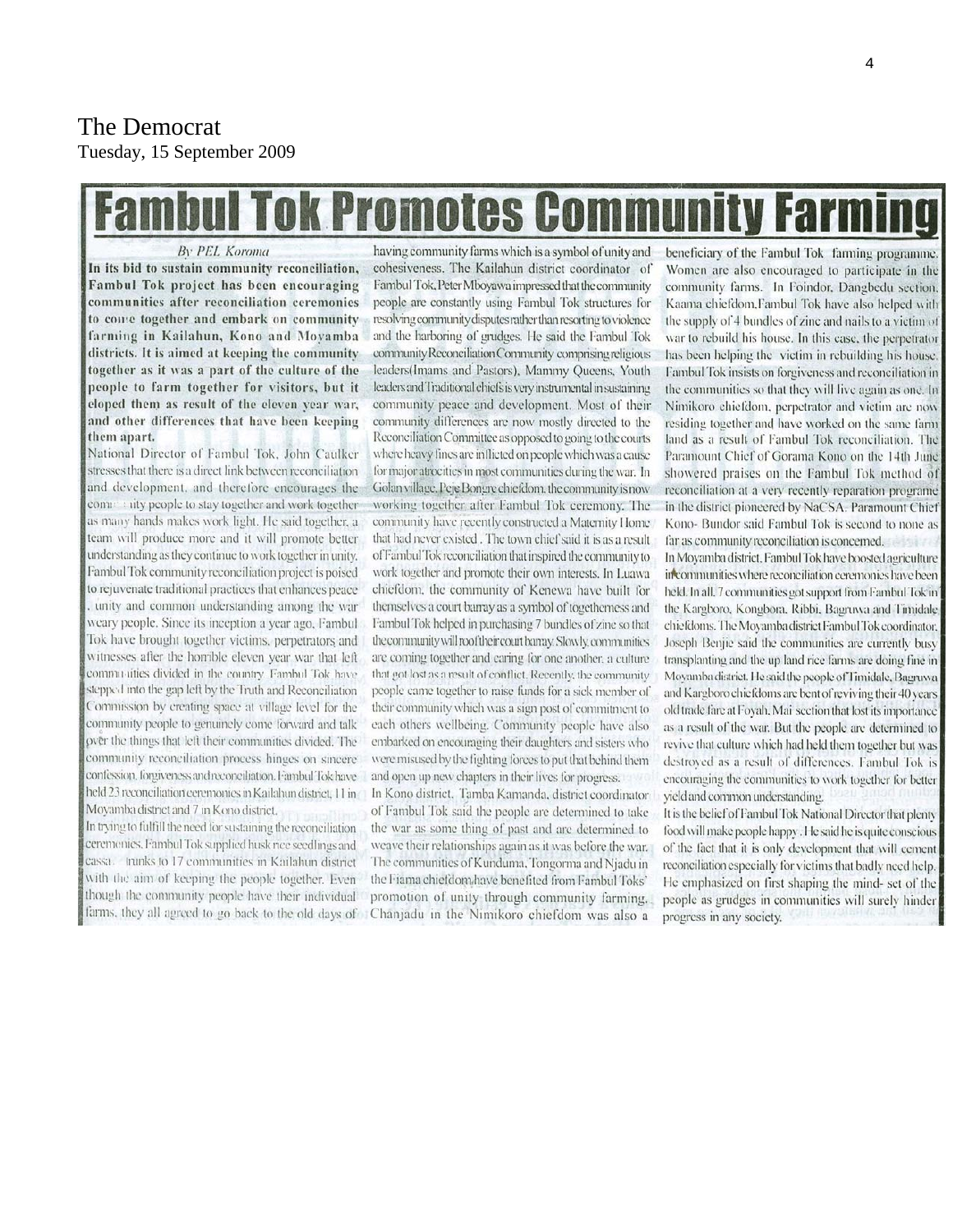# **B B C** WORLD SERVICE TRUST

September 14, 2009

John Kollie

*The Prosecution has consistently claimed that it was Charles Taylor's desire for diamonds that inflamed the Sierra Leone war. The Prosecution further alleged that Mr. Taylor provided arms to the RUF Rebels for diamonds. A Prosecution Witness only identified TF1-567 alleged last year that the Former Liberian Leader played a dubious role in the Sierra Leone war. Mr. Taylor denied the Prosecution allegation. John Kollie has this transcribed report for the BBC World Service Trust...* 

Prosecution evidence reviewed by the Defence Team on Monday alleged that it was Charles Taylor who provided all of the ammunition used to capture the Sierra Leone's diamond town of Kono.

The prosecution claimed that Mr. Taylor who was then rebel leader in 1992 provided 50 boxes of the ammunition to capture of the town of Kono.

The Prosecution said Mr. Taylor and RUF rebel Leader, Foday Sankoh arranged the capture of Kono in Liberia.

But Mr. Taylor described the Prosecution evidence as hearsay.

The Prosecution evidence further alleged that Mr. Taylor was not sincere in his cooperation with the Economic Community of West African States, ECOWAS to restore peace to Sierra Leone.

A Prosecution witness only identified by a pseudonym for security reason claimed last year that Mr. Taylor sent a helicopter loaded with ammunition to the RUF immediately after the Lome Peace Accord in 1999.

 The Lome Peace Accord was signed between the RUF and the Sierra Leone Government in1999 under the supervision of ECOWAS.

 The witness alleged that Mr. Taylor sent Sam Bockarie and Junta leader, Johnny Paul Koroma out of Monrovia with a helicopter loaded with ammunition.

The Indicted Former Liberian Leader denied that ammunition was on board the helicopter. The prosecution alleged that in addition to the ammunition, Mr. Taylor gave Johnny Paul Koroma and Sam Bockarie 15-thousand United States Dollars.

But Mr. Taylor said the envelop that he gave to the two rebel leaders and their fighters contained about ten thousand United States Dollars, and he had no ulterior motive.

# **B B C** WORLD SERVICE TRUST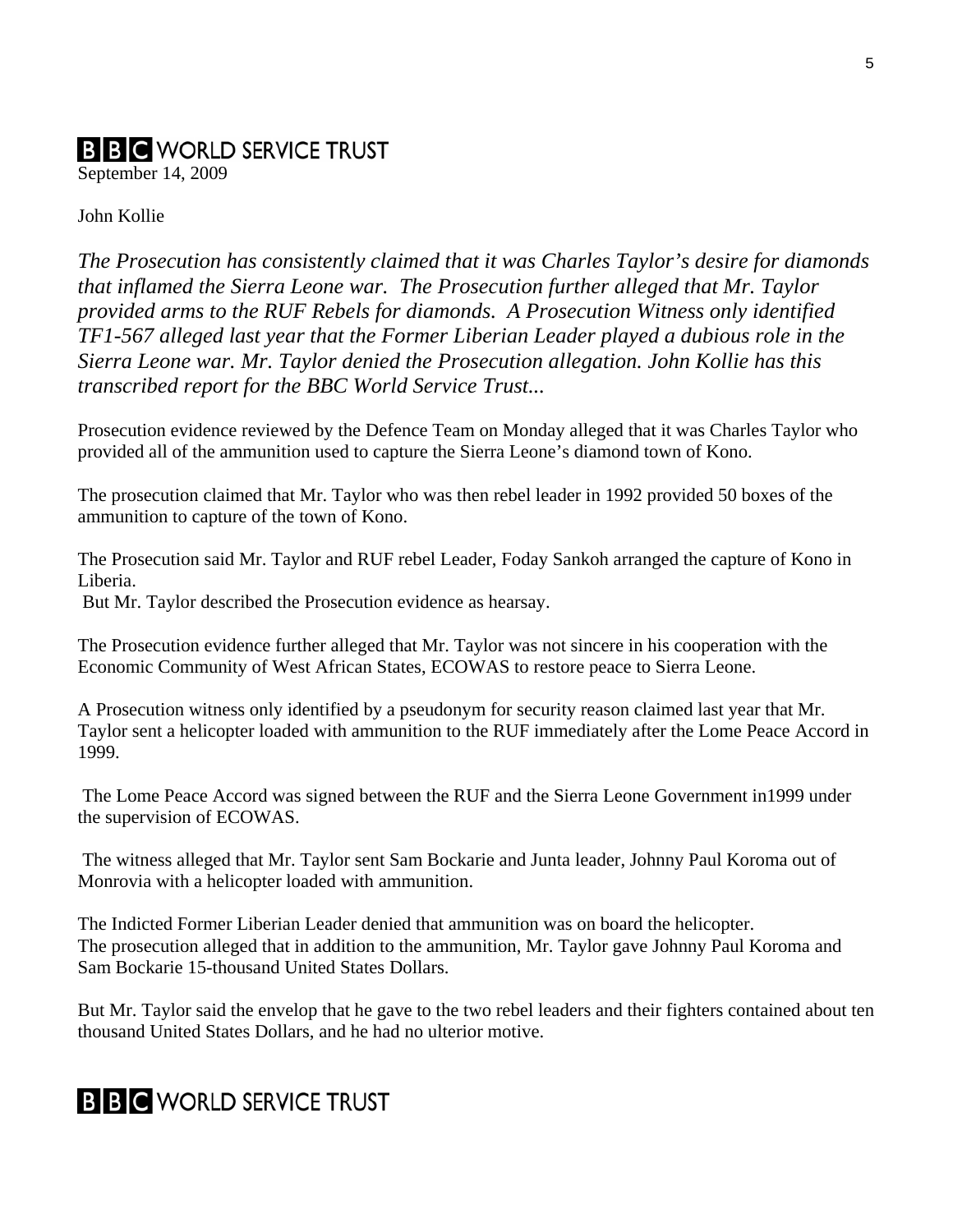# BBC World Service Trust

Monday, 14 September 2009

### **NEWS ITEM**

#### **14/09/09**

The allegation against Mr. Taylor is that he provided arms and ammunition to the RUF rebels for the so call "blood diamonds". Last year, one of the prosecution witnesses testified at the SCSL in The Hague that Mr Taylor provided the RUF with 50 boxes of ammunition to capture Kono. Mr. Taylor again denied this allegation. Adolphus Williams reports from The Hague

WILLIAMS: Last year, one of the prosecution witnesses alleged that the accused, Charles Taylor, provided 50 boxes of ammunition to RUF for the capture of Kono in 1992.

The witness said Mr. Taylor and Foday Sankoh arranged this attack in Liberia.

Mr. Taylor denied this allegation.

TAYLOR: This particular situation that he's explaining and confusing it with the later Kono – remember we heard some testimony here about the so-called "fiti-fata" in Kono and all that kind of stuff – I'm not sure if, you know, these boys just bring information. I don't have that quality of ammunition back in 1992.

WILLIAMS: The Prosecution evidence further alleged that after the Lome Peace Agreement between the RUF and the Government of Sierra Leone, Mr. Taylor sent Sam Bockarie and Johnny Paul Koroma with a helicopter full with ammunition to the RUF.

Mr Taylor again denied this.

Mr. Taylor said it was a UN helicopter that conveyed Johnny Paul and Sam Bockarie from Monrovia to Sierra Leone in 1999.

TAYLOR: I did not do that and if that happened then there must be complicity on the part of the UN, because the helicopter that is being used to ferry RUF people whether they're going to Vahun or whether they are going other places, the only helicopter that is available is a UN helicopter.

COURTENAY GRIFFITHS: But you've told us earlier, Mr. Taylor, that UN helicopters are painted white. The witness is suggesting this is a camouflage helicopter...

TAYLOR: That's what we're talking about.

GRIFFITHS: Did the Liberian government own a helicopter with camouflage [livery]?

TAYLOR: Yes, we owned one.

GRIFFITHS: At that time?

TAYLOR: No, not at that time.

GRIFFITHS: When?

TAYLOR: In 2000, we did.

WILLIAMS: Mr. Taylor said it was a United Nations helicopter that conveyed Johnny Paul and Sam Bockarie from Monrovia to Sierra Leone in 1999. The Prosecution alleged that in addition to the ammunition, Mr. Taylor gave Johnny Paul Koroma and Sam Bockarie an envelop of 15-thousand United States Dollars. Mr. Taylor said the money was not for clandestine motive but of a genuine purpose as a form of assistance to them.

#### **AW, BBC WST, The Hague**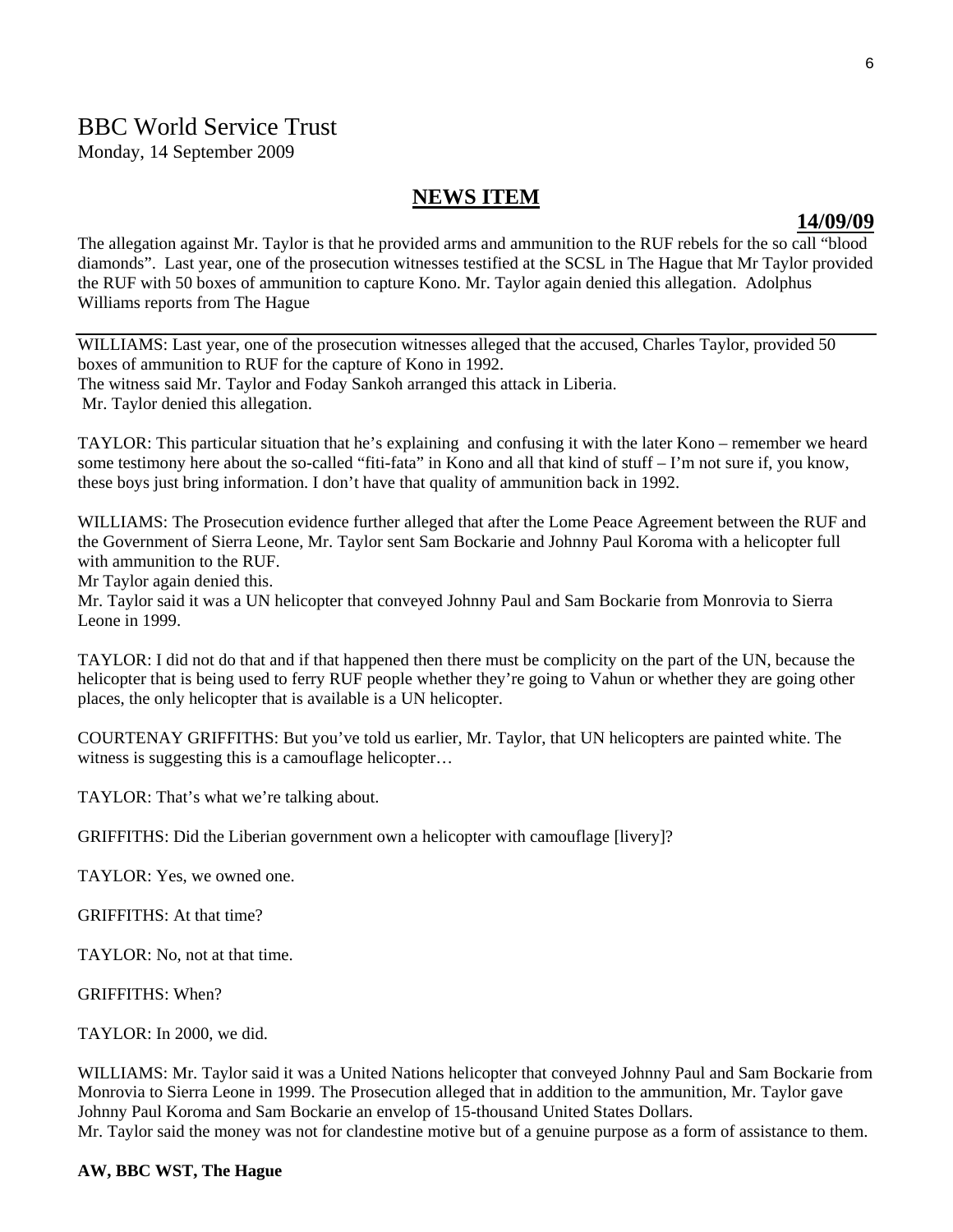# The Analyst (Liberia)

Friday, 11 September 2009

## **Liberia: Taylor Denies Execution of Bockarie and Family**

The Defence Team of Charles Taylor on Thursday continued its attack on the credibility of the testimonies of Prosecution Witnesses. One of the Prosecution evidence attacked by the Defence blamed Sam Bockarie's death on Charles Taylor.

Prosecution evidence is that the RUF and Taylor's National Patriotic Front of Liberia, NPFL were inseparable. Mr. Taylor described the prosecution allegations as nonsensical. John Kollie transcribes reports from The Hague for the BBC World Service Trust...

A Protected Prosecution Witness alleged last year that Charles Taylor ordered the execution of Former RUF Leader Sam Bockarie and his entire family. The witness said Sam Bockarie was killed with the intent to destroy the secret of Mr. Taylor's involvement and support to the RUF Rebels.

On Thursday, Mr. Taylor vehemently dismissed the allegation. The Prosecution Witness said in 1990 Foday Sankoh recruited the first group of RUF Fighters from Kakata which was controlled by Taylor's NPFL.

Mr. Taylor told the court that he was not aware of any recruitment by Foday Sankoh in Liberia.The Prosecution evidence further indicated that Foday Sankoh received support from Mr. Charles Taylor for the invasion of Sierra Leone.

The witness said the RUF received arms, food and Medicare from Mr. Taylor. Mr. Taylor said he didn't know the beneficiaries of food distributed by his men. An American Journalist Stephen Smith alleged in his testimonies that Taylor's defunct NPFL was a senior brother to the Foday Sankoh's RUF.

Mr. Smith said Mr. Taylor dictated all the tactics used by Foday Sankoh to launch the rebel war in Sierra Leone.Mr. Smith claimed that Mr. Sankoh lived in Monrovia in 1990 and got support from Mr. Taylor before travelling to Sierra Leone with his war campaign.

Mr. Taylor said it was not possible for Mr. Sankoh to have lived in Monrovia in 1990.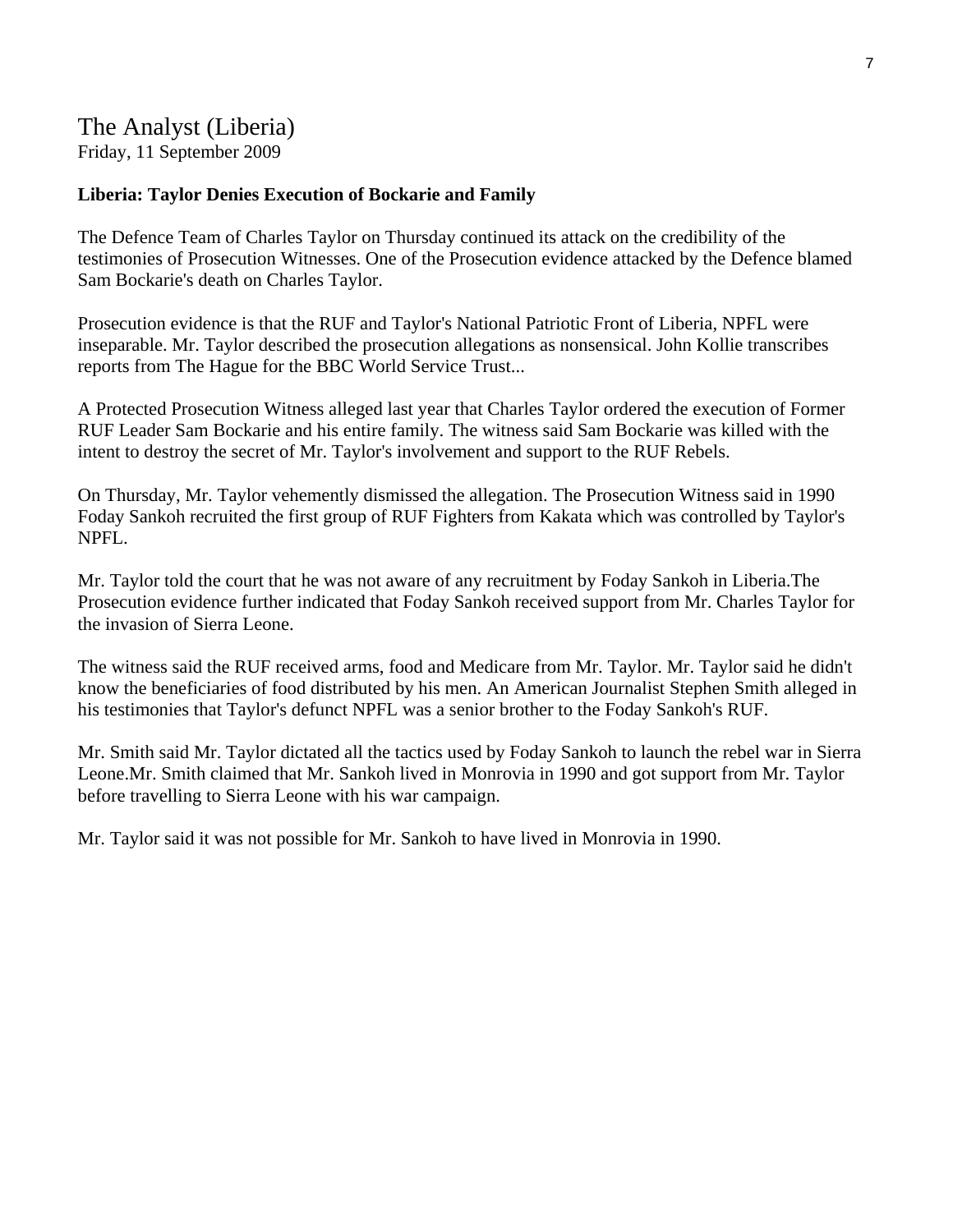# Daily Observer Monday, 14 September 2009

#### **Group Sends Officers to Hague**



*(l-r): Messrs. Mannis Barclay, T. Tommy Sumo, Daniel Towalid and Mrs. Louis Tucolon and taking oath of office - To Monitor Taylor's Trial* 

MONROVIA -- A civil society group under the banner, Outreach Society of Liberia (OSEL), has elected its corps of officers to steer its affairs as it continues its advocacy.

The group, which is a coalition of civil society organizations, claims it is charged with the responsibility of disseminating 'accurate and unbiased' information to all Liberians about former Liberian President Charles Taylor's trial ongoing in The Hague, The Netherlands.

Taylor is charged with 11 counts of war crimes and crimes against humanity, charges levied against him for acts allegedly committed in neighboring Sierra Leone by the Revolutionary United Front (RUF), a rebel group that took part in the civil war in the neighboring country.

OSEL's Thursday, September 10, election, which was held at its offices on Camp Johnson Road in Monrovia, saw Mannis Barclay emerge as chaplain; J. Tommy Sumo, treasurer; Daniel Towalid, national coordinator; and Louise Tucolon, assistant national coordinator.

The civil society group has trained dozens of students from various universities in Monrovia, civil society members, as well as senior staff from the Liberian National Police (LP) and Ministry of National Defense in International Law and International Humanitarian Law.

They say the rationale behind the various training sessions is to provide law enforcement officers, civil society members and students the opportunity to fully comprehend the rules of war and what is meant by international law.

Among those the group has sent to The Hague to monitor Taylor's trial are John Y. Jukon, representing the Liberian NGOs Network (LINK); J. Tommy Sumo, Peace Building and Resource Center (PBRC); and Daniel Towalid, Civil Society Movement of Liberia (CSML).

0Copyright Liberian Observer - All Rights Reserved. This article cannot be re-published without the expressed, written consent of the Liberian Observer.

Please [contact us](http://www.liberianobserver.com/contact) for more information or to request publishing permission.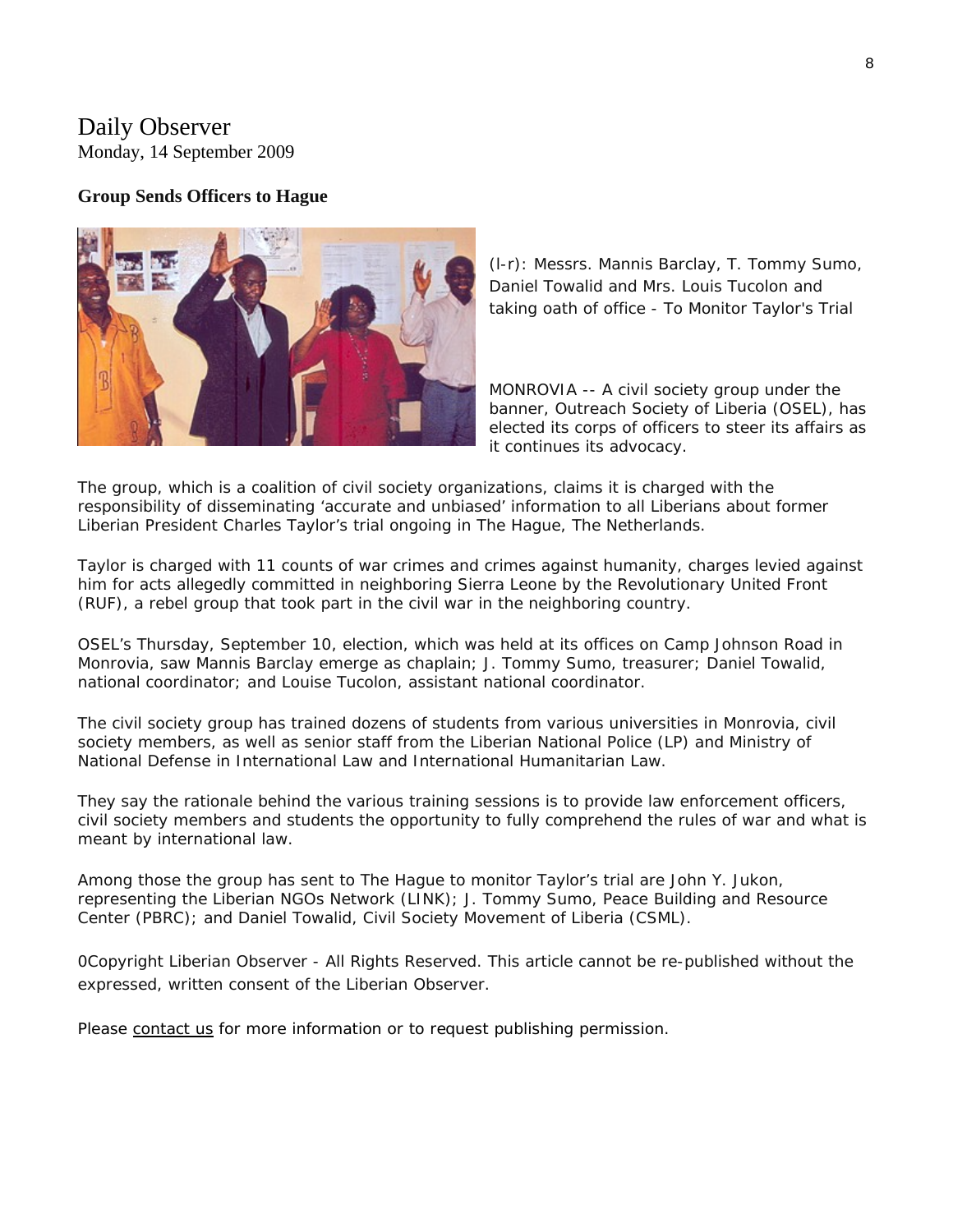

United Nations Mission in Liberia (UNMIL)

# **UNMIL Public Information Office Media Summary 14 September 2009**

*[The media summaries and press clips do not necessarily represent the views of UNMIL.]* 

# **International Clips on Liberia**

### **Liberia Converting Old Rubber Trees to Electricity**  <http://www.voanews.com/english/2009-09-13-voa6.cfm>

Work begins this month on a new, environmentally-friendly power plant in Liberia that will use old rubber trees to generate electricity. It is part of a plan to make Liberia the world's first sustainable biomass-driven economy. Natural rubber has anchored the Liberian economy for more than 75 years. The huge Firestone plantation east of the capital, Monrovia, remains the world's largest single natural rubber operation and was one of the first businesses to reopen after Liberia's long civil war. Its continued success is crucial to Liberia's economic recovery. Now, the plantation's eight million rubber trees may help fuel that recovery by producing low-cost electricity. The firm Buchanan Renewable Energies is building a carbon-neutral power plant using woodchips from older rubber trees to generate 35 megawatts of electricity. The Liberian Electric Company will then sell that power to people in Monrovia for about half what they are paying now.

# **International Clips on West Africa Sierra Leone**

## 09/14/2009 09:36:46 **Sierra Leone mourns victims of ferry disaster**

Source: AFP World News / English Date: September 14, 2009

FREETOWN, Sept 14, 2009 (AFP) - Drivers honked their car horns and church bells rang out as Sierra Leone on Monday marked a day of mourning for the victims of last week's ferry disaster in which at least 200 people drowned. Flags were lowered to half-mast on public buildings and radio stations played sombre music. Public buildings remained open however as people marked the day of mourning with local tradition.

Hundreds of people made their way to work wearing black armbands or items of clothing. Others wore white, a symbol of mourning in the West African country. "We are not shutting down any public building but asking people to remember those who have died and to pray for them," Information Minister Ibrahim Ben Kargbo said.

# **Nigeria, Sierra Leone sign volunteers agreement**

LAGOS, Sep 14, 2009 (Xinhua via COMTEX) -- The Nigerian federal government on Saturday entered a bilateral agreement with the government of Sierra Leone toward the deployment of 130 volunteers of the Technical Aids Corps (TAC) to that country, the Guardian newspaper reported on Monday. The provision of the TAC country agreement raises the level of bilateral assistance to Sierra Leone and is partly in furtherance of a cardinal objective of citizens' diplomacy. Nigeria lost 1,000 soldiers who were on peacekeeping duties in Sierra Leone even as the country is still in its post-civil war reconstruction and rehabilitation period. Bagudu Hirse, Nigeria's minister of state for foreign affairs,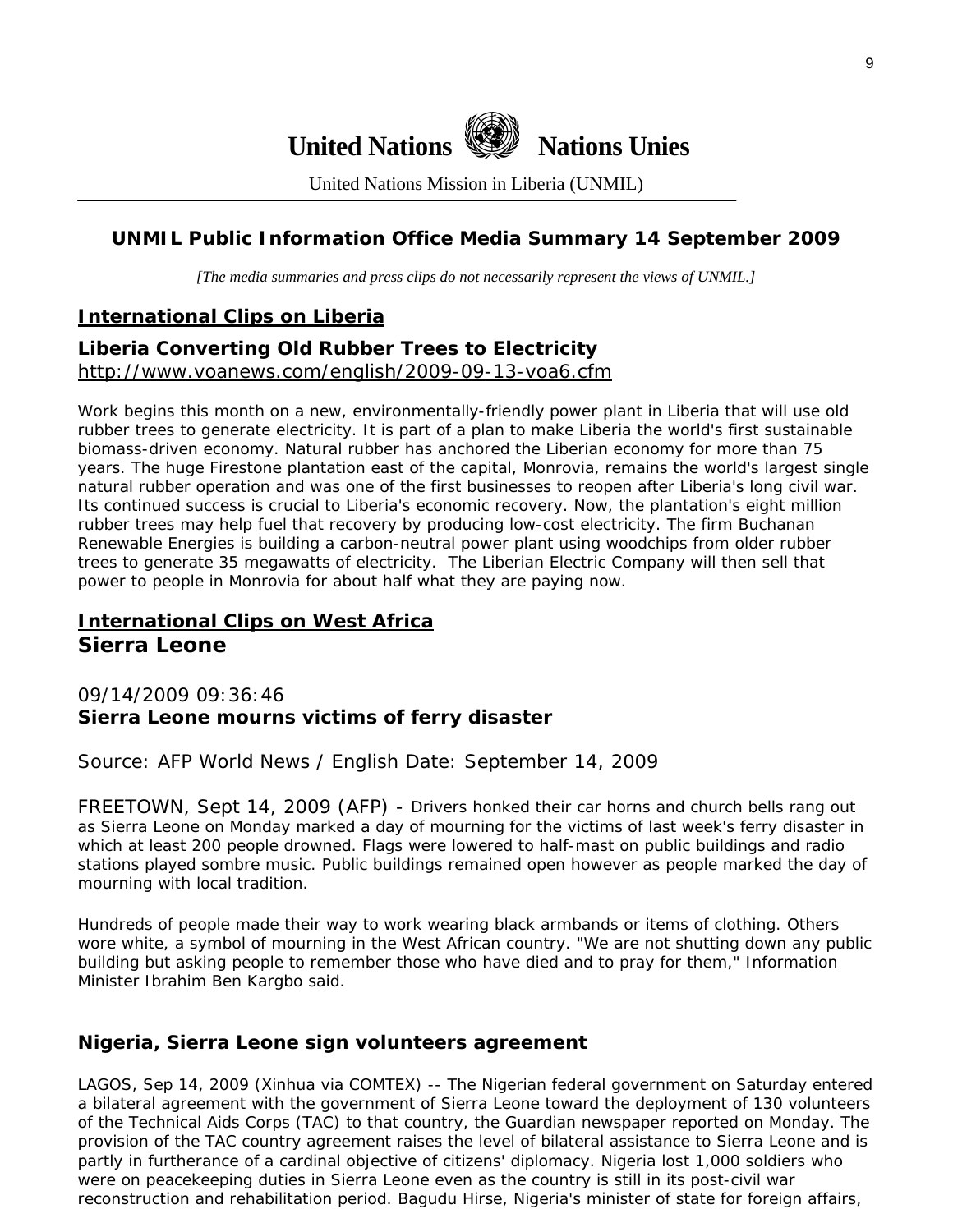who signed for his country, said the tenets of the country's working document represent an important milestone in the bilateral relations between Nigeria and Sierra Leone.

## **Guinea**

# **Russia accuses Guinea of trying to "expropriate" Russian-owned alumina refinery**

#### **BBC Monitoring International Reports**

Text of "Report for the media on the situation concerning United Company Rusal in Guinea" by Russian Ministry of Foreign Affairs website on 11 September. On 10 September, a court of first instance in the city of Conakry, Republic of Guinea, made a ruling declaring the act on the transfer of the bauxite-alumina complex Friguia to the ownership of UC Rusal in 2006 null and void. The Guinean side has been bringing various complaints against the Russian company concerning the "inadequacy", in its view, of the price for which this enterprise was bought, as well as the size of tax payments and failure by the company to comply with environmental safety norms. In effect, the Guinean

authorities have made an attempt to expropriate UC Rusal's property through the courts.

## **African ruler grills his people on live television about cocaine**  http://www.telegraph.co.uk/news

Yet Captain Moussa Dadis Camara, star interviewer on Guinean state television, has one crucial advantage over such fellow inquisitors as Jeremy Paxman. His day job is as Guinea's new military ruler, and if his screaming, hectoring interview technique doesn't loosen tongues, the sight of scores of Kalashnikov-carrying bodyguards in the studio around him surely helps. "The problems with the corruption drug trafficking that I have discovered in the former government have helped to destroy this country," he snarled last week, launching into yet another televised tirade against the misdeeds of Guinea's previous regime. "But now we will fight it - no drug cartel can buy me." So begins another episode of the "Dadis Show", which has transfixed Guineans since its presenter-in-chief, known mainly by his middle name, seized power following the death of the West African nation's aging dictator, Lansana Conte, last December.

## **Local Media – Newspaper**

#### **President Sirleaf Sues New Broom Newspaper**

(The Informer, The News, The Monitor, The Independent, New Democrat, Liberian Express, Public Agenda, The Inquirer, National Chronicle, The Analyst)

- President Ellen Johnson Sirleaf has filed a law suit against a local daily, the New Broom Newspaper.
- According to a writ of summons issued by the Civil Law Court, the President filed for Action of Damages in line with the publication of the paper of September 3, 2009 alleging that the President took US\$2 million dollars bribe to award a contract. She is claiming up to US\$5 million dollars.
- Meanwhile, the Press Union of Liberia has issued a statement welcoming the law suit filed against the New Broom Newspaper by President Ellen Johnson-Sirleaf.
- The Union says the President's decision to go to court should be applauded by all democratic forces because it promotes the rule of law.
- The PUL said the media community will be interested in the logical conclusion of the free and fair trial of the case so that other journalists can learn some lesson.

#### **PUL Rebukes Information Ministry Mandate to Commercial Printers**

(The Inquirer, The Informer, The News, The Monitor, The Independent, New Democrat, Liberian Express, Public Agenda, National Chronicle, The Analyst)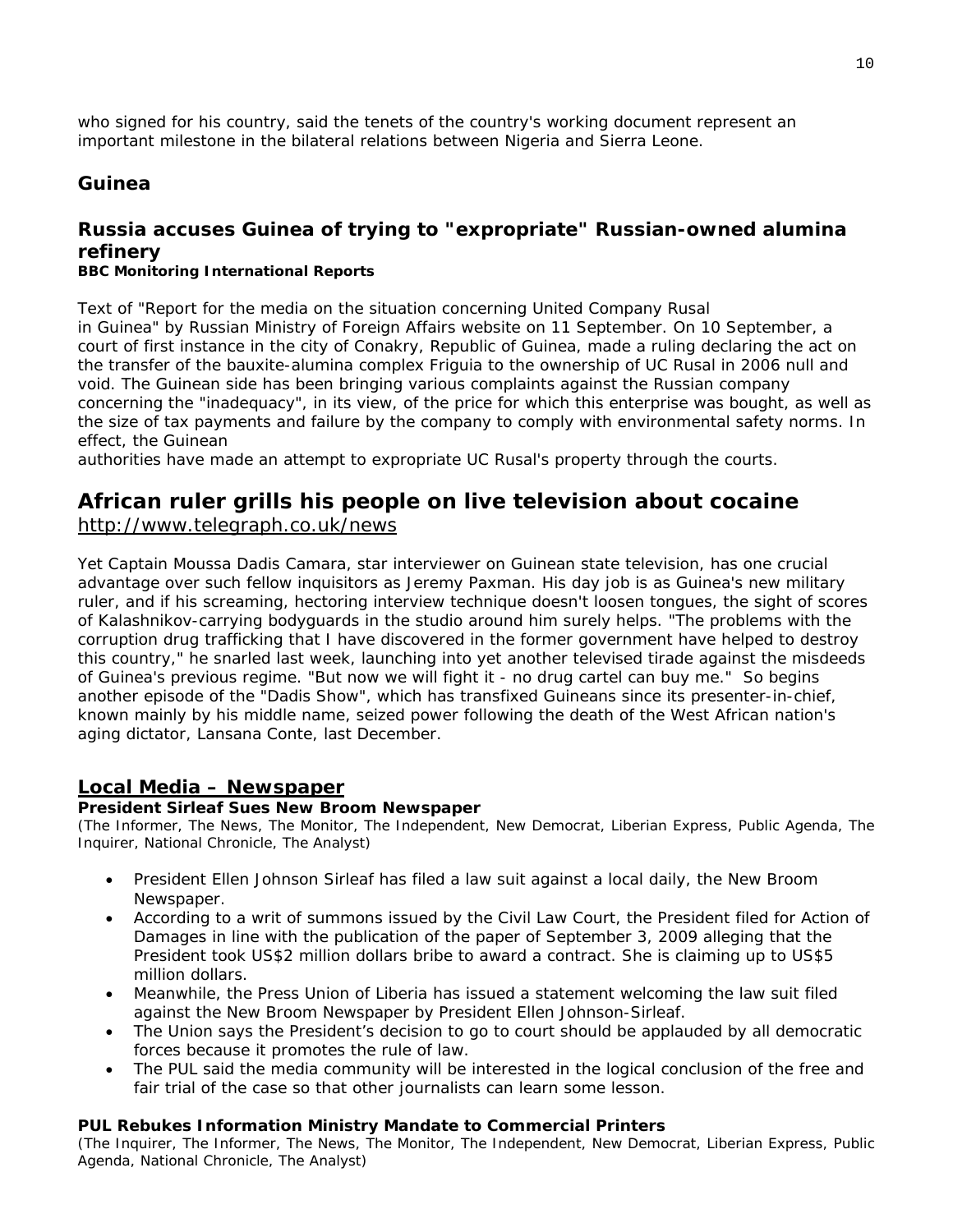- The Press Union of Liberia has reiterated its call to commercial printers to ignore what it called "military orders" from the Ministry of Information, Culture, and Tourism (MICAT).
- Last week, Information Minister, Laurence Bropleh mandated all printing Houses in the country not to print any newspaper that is not registered with Government.
- The Union says it is woefully shameless for the government to be clamoring to enforce a decree that was promulgated by the military junta and say it is not muzzling the press.
- In a press statement issued in Monrovia, the Union says it remains open to "constructive engagement" with the Ministry on the development of the media in Liberia but will never be a partner to arbitrariness.

#### **World Bank Official In The Country**

(Daily Observer, The News)

- The World Bank Country Director for Burkina Faso, Ghana, Guinea, Liberia and Sierra Leone, Dr. Ishac Diwan is in the country on a five-day assessment mission.
- The visit is to review the World Bank Country Portfolios and assess projects funded by the Bank.
- While in the country, Dr. Diwan will hold high-level talks with the Government of Liberia.
- Dr. Diwan today visited the Cotton Tree-Bokay Town road construction site and held discussion on OPRC and road sector issues with relevant stakeholders.
- The Ministers of Agriculture and Public Works accompanied the World Bank Country Director.

#### **UNDP Official Wants Development Planners To Be "Agents Of Change"**

(The Analyst)

- The County Support Team Joint Programme Manager at the UNDP, Abibu Tamu is challenging development planners to be agents of change in their counties by effectively and efficiently monitoring and evaluating development projects.
- Mr. Tamu said without effective monitoring and evaluation, development partners would have no knowledge of project activities.
- He made the assertion at the weekend during the final regional workshop for local development planners and local MDGs local sector ministries and agencies held in Zwedru, Grand Gedeh County.

#### **MCC Launches Campaign on City Ordinance Number 1**

(National Chronicle)

- The Monrovia City Corporation (MCC) has launched the revised City Ordinance #1 governing the public health, sanitation and the general condition of Monrovia.
- Acting City Mayor, Madam Mary Broh said the Ordinance seeks to rescue Monrovia from its current filthy state.
- Under the Ordinance, garbage disposal will be restricted to designated sites and the selling of foodstuff on the streets prohibited. Madam Broh said the Ordinance will take effect on October 1 this year.

#### **FAO Donates To Agriculture Ministry**

(The Inquirer)

- The Food and Agriculture Organization of the United Nations (FAO) has donated a brand new pick-up, three motorbikes and 14 power tillers to the Ministry of Agriculture for use by women farmers in Bong, Lofa and Nimba Counties.
- The items were made available by the Danish Government through the United Nations Joint Programme for Food Security and Nutrition.
- They were handed-over to Agriculture Minister, Dr. Florence Chenoweth by Dr. Winfred Hammond, FAO Representative in Liberia on Saturday during her first official visit to CARI.
- The Danish International Development Agency (DANIDA) project is in response to the Global Food Crisis and medium term priorities of the Poverty Reduction Strategy (PRS) of the Liberian Government.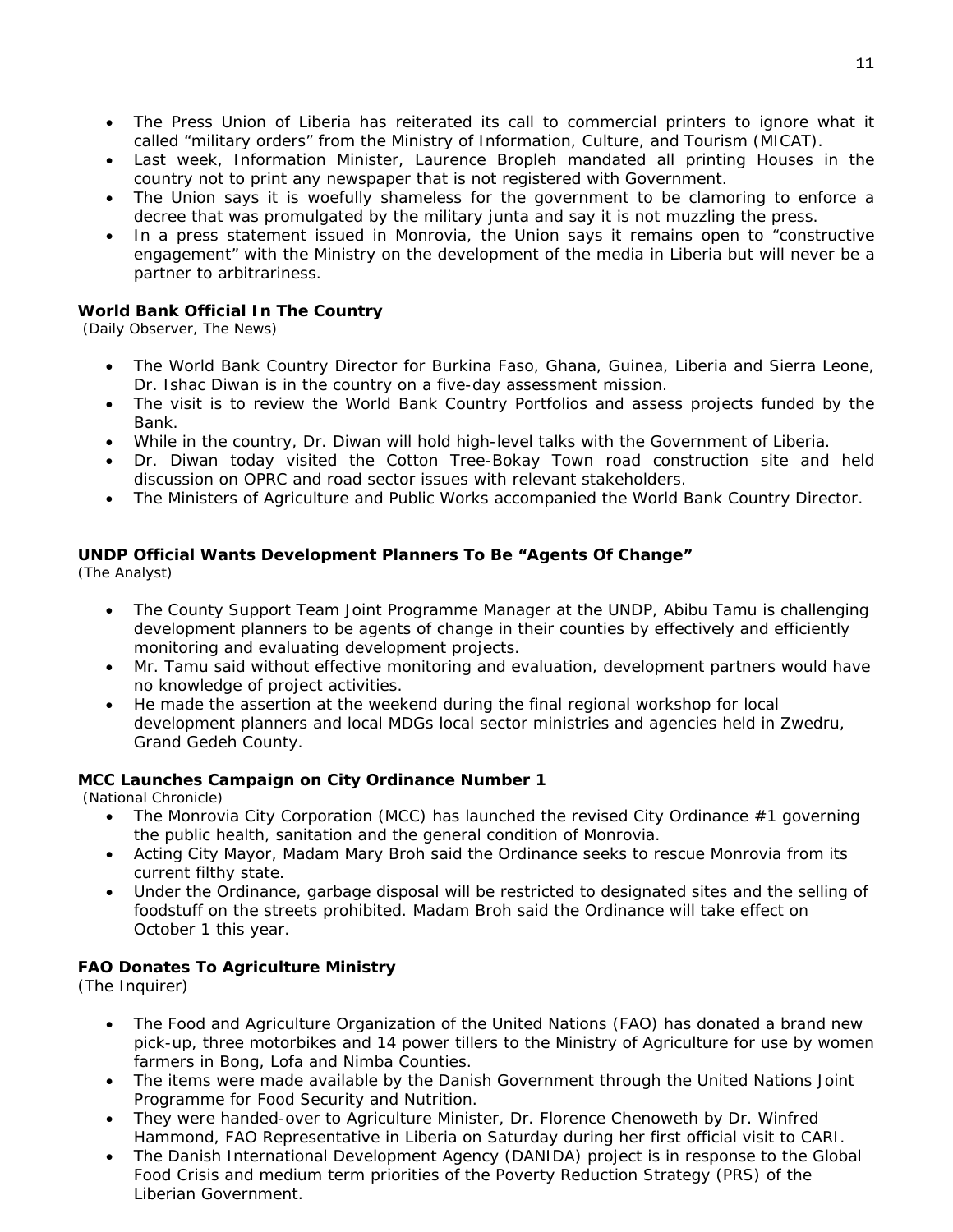• The project seeks to train near 8,000 women from Bong, Lofa and Nimba Counties in the effective operations, maintenance and management of the Power Tillers.

### **Sirleaf Forecasts A New Liberia**

(Daily Observer)

- President Ellen Johnson Sirleaf has predicted a new Liberia in which people will no longer run helter-skelter for their precious lives or experience violence.
- Speaking at the weekend at a programme marking the first anniversary of Liberia Renaissance Education Complex (LREC) in Dwazon, Lower Margibi Country, President Sirleaf pledged her commitment to the development a new Liberia free of disappointment and hiding.
- At the school, the President donated 230 umbrellas, 230 note books, 115 school bags and 115 pencils. She also provided 10 bags of rice.

#### **Local Media – Star Radio** *(culled from website today at 09:00 am)*

**Star Radio***(News monitored today at 09:00 am)*

**MCC to Invoke City Ordinance Number 1** 

 *(Also reported on Sky F.M., Truth F.M. and ELBC)*

## **Radio Veritas** *(News monitored today at 09:45 am)*

## **PUL Commends President's Action against the New Broom**

*(Also reported on Sky F.M., Truth F.M. and ELBC)*

#### **Suspected Nigerian drug dealer rushed to hospital after swallowing cocaine**

- Reports say the Drug Enforcement Agency (DEA) is interrogating several drug dealers including Liberians and two Nigerians.
- The suspects were arrested in possession of banned substances including cocaine and marijuana.
- One of the Nigerian suspects, Mukala Agina is at the JFK Medical Center undergoing medication after he swallowed 6 grams of cocaine caught with him apparently to destroy evidence.
- The DEA said those arrested would be forward to court for prosecution.

 *(Also reported on Sky F.M., Truth F.M. and ELBC)*

#### **Joint Modernization Committee Convenes Special Session**

- Members of the Joint Modernization Committee of the National Legislature are expected to shortly convene a special session in order to formulate an annual work plan in line with Section 10.2 of the Legislature's Strategic Plan.
- The Senate and the House of Representatives have reportedly endorsed and adopted a fiveyear strategic plan to modernize the Liberian legislature.
- According to Grand Kru Senator Blamo Nelson, the 5-year strategic plan will cover key critical areas that include representation, lawmaking, oversight, staffing and work environment.
- The plan if implemented will make the Liberian legislature  $21<sup>st</sup>$  century compliant.

 *(Also reported on Sky F.M., Truth F.M. and ELBC)*

#### **Medical Reports on Child Mortality**

- Latest medical reports on child mortality in Liberia say 1 out of every 10 children will die at childbirth.
- The report was conducted by 16 international medical charities including Oxfam and Merlin.
- The report covered over 54 countries mainly in Africa and other parts of the world.

 *(Also reported on Sky F.M., and ELBC)*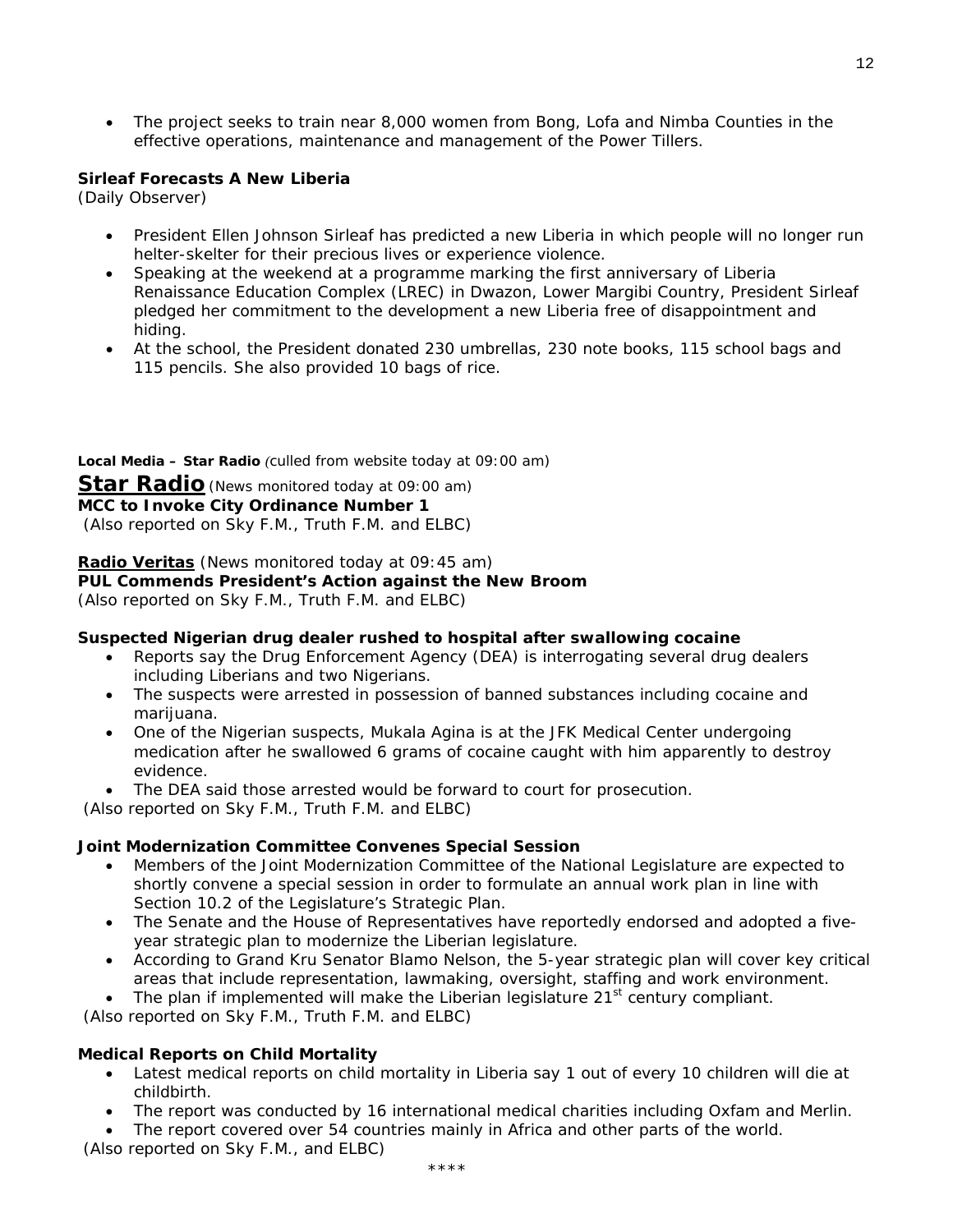## The Phnom Penh Post Monday, 14 September 2009

### **It's all a question of timing**

A former UN envoy examines why legal proceedings against the Khmer Rouge were delayed for three decades.

IN the past couple of months, we have been witnessing the trial of Kang Guek Eav, alias Duch, the notorious head of the S-21 prison camp of the Khmer Rouge, in the Extraordinary Chambers of the Courts of Cambodia.

Thus, we finally see the beginnings of justice coming to Cambodia, 30 years after Pol Pot's regime killed almost 2 million people and left the rest scarred beyond belief in ways not yet fully comprehended.

Many young people, who read about or attend the trials and who were born after the tragic era, are of course wondering why it took so long for these trials to begin. Why was there an international amnesia for almost 30 years before the hideous criminals, the leaders of this unequalled brutal regime, were finally brought to trial?

#### **Long search for justice**

Many search libraries and archives to get to the truth behind this amnesia, which denied justice to the people of Cambodia for so long. The answer must be seen in the international context of the tragedy. During the Cold War, Cambodia had - due to its geographical location - seen itself subjugated in the ongoing struggle for hegemony in Southeast Asia. The result was a tragedy of enormous proportions that, for 20 years prior to the arrival of the United Nations Transitional Authority (UNTAC) in 1992, had plunged the country into chaos, turmoil, civil war and deep despair.

The period before UNTAC can be divided into three phases. The first was the rise of the Khmer Rouge, aided by open and unequivocal support from China along with two interventions by the US - one overt and one covert, both of which indirectly aided and abetted the nascent Khmer Rouge movement. The overt intervention consisted of incessant bombings of Cambodia by US president Richard Nixon, who dropped 2.4 million tonnes of bombs on Cambodia - more than during the whole of World War II - in order to, in his words, kill Communist Vietnam troops hiding in the jungles of Cambodia.

This action drove many angry young men and women, who helplessly witnessed the daily dropping of bombs by B-52s onto their paddies and homes, into the arms of the Khmer Rouge. The covert act consisted of King Father Sihanouk's being ousted from power on March 17, 1970, by the right-wing, pro-American General Lon Nol. This was a decisive factor in the meteoric rise of the Khmer Rouge. An enraged King Father Sihanouk, speaking from Beijing, called for a general uprising in collaboration with the Khmer Rouge to defeat Lon Nol and what he termed the "US imperialists".

This ushered in the second phase: the Khmer Rouge's reign of terror between April 17, 1975, and January 7, 1979. On that final day, Vietnamese forces, assisted by exiled Cambodians, united under the banner of the Renakse Samaki Sangkruoh Cheat Kampuchea (United Front for the National Salvation of Kampuchea, or UNFSK). Under the leadership of Samdechs Chea Sim, Heng Samrin and Hun Sen, they liberated Cambodia from the hateful yoke of the Pol Pot regime. The People's Republic of Kampuchea (PRK) was established and soon gained control over almost all of the country.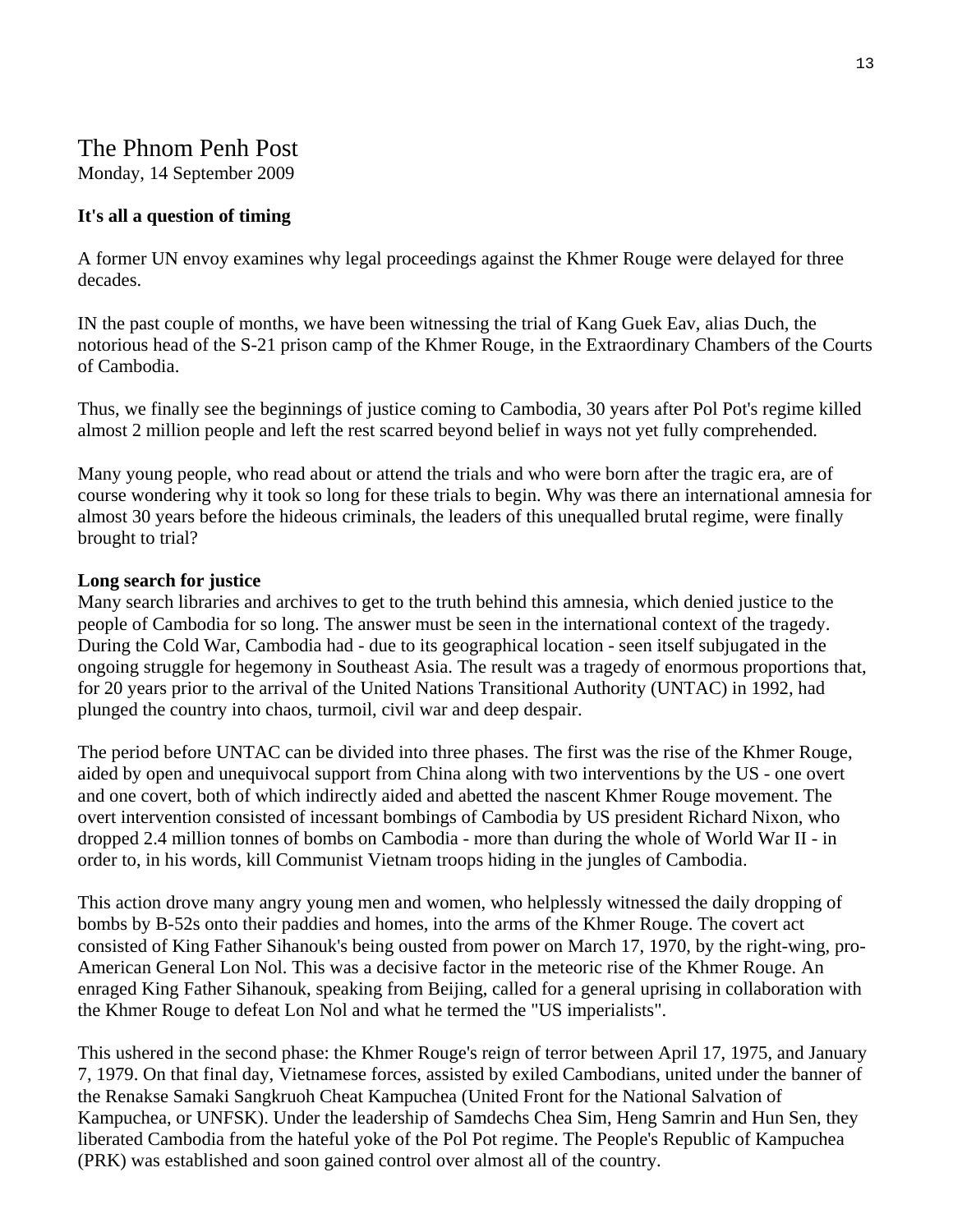Alas, this did not please the powers that be in the United Nations in New York - and marked the beginning of a third period: the internationalisation of the Cambodian tragedy. In a travesty of justice, the General Assembly of the United Nations continued to recognise the Khmer Rouge, later bolstered by FUNCINPEC and KPNLF, as the legitimate government of Cambodia, rather than the de facto PRK government. This prolonged the suffering of the Cambodian people for a further 11 years until the Paris Agreements were signed in October 1991. Meanwhile, the international community did not think of holding a Khmer Rouge tribunal because they were too busy propping up leaders of the Pol Pot regime as the "legitimate" government. The Khmer Rouge ambassador, representing Cambodia, would be seen for 11 more years gracing the meetings and cocktail parties of the United Nations and lobbying for the PRK to be denied official recognition. In Cambodia, the PRK did try the Pol Pot-Ieng Sary clique and condemned them to death, but this trial was ignored by the international community.

#### **Tribunal beginnings**

Finally, the co-prime ministers of the new royal government established after the UNTAC elections - Samdech Krom Preah and Samdech Dejo Hun Sen - in June 1998 addressed a letter to the United Nations secretary general requesting assistance in the establishment of a UN-assisted tribunal. Long and acrimonious negotiations ensued over many years, but finally the Extraordinary Chambers in the Courts of Cambodia (ECCC) was established with UN help so that now, finally, the ailing and old leaders of the Khmer Rouge are being brought to justice.

Though the ECCC of course elicits a sigh of relief among Cambodians who have suffered so long, it is certainly not the only means for reconciliation with the Khmer Rouge. Recognition has already taken place in many forms in the country. Ordinary people, encouraged by the return to peace and progress especially since the last remnants of the Khmer Rouge have been dissolved by government policy - have, of their own volition, forged reconciliation among all Khmers. No longer do people question whether their neighbour, or their office mate, or the bride of their son is ex-Khmer Rouge or the daughter of an ex-Khmer Rouge.

#### **Burgeoning unity**

People today are working together for peace, prosperity and progress under the wings of a new government. Reconciliation has indeed been achieved by Cambodians, for Cambodians. Foreigners are welcome: Whether they be NGOs, technical experts or foreign investors, all are welcome to contribute to the country's progress, so long as they do not interfere in the domestic affairs of the country or foster divide-and-rule policies. Cambodia has had its fair share of this in the past 30 years.

Benny Widyono was the United Nations representative in Cambodia between 1994 and 2007, and is the author of Dancing in Shadows: Sihanouk, the Khmer Rouge and the United Nations in Cambodia.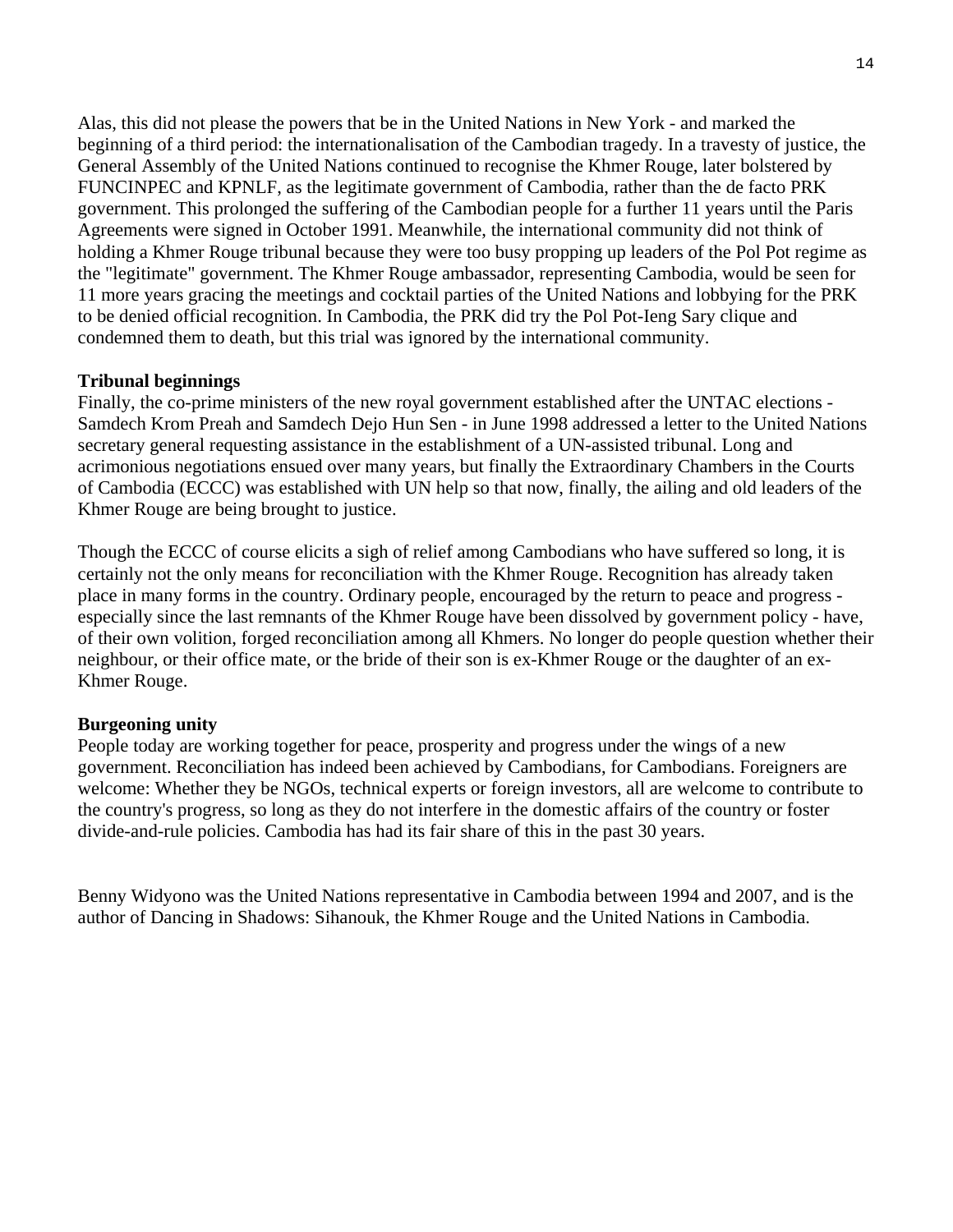# Deutsche Welle Monday, 14 September 2009

# **ICC's trial of Congo militia leader raises questions and concerns in DRC**



*[Großansicht des Bildes mit der Bildunterschrift: Lubanga, left, and his](http://www.dw-world.de/popups/popup_lupe/0,,4650762,00.html)  [militia are accused of massive abuses](http://www.dw-world.de/popups/popup_lupe/0,,4650762,00.html)*

The trial of militia leader Thomas Lubanga at the International Criminal Court in The Hague is being heavily criticized in the Democratic Republic of Congo. Many fear that the process is merely a show trial for the ICC.

Much was made of the arrest of Congolese militia leader Thomas Lubanga Dyilo in 2005 on charges of recruiting and using child soldiers in the bloody Congolese civil war between 1998 and 2003. Lubanga was accused of creating an entire infrastructure around child soldiers in the Ituri region and commanding forces responsible for massive human rights violations, including ethnic massacres, murder, torture, rape and mutilation in the Democratic Republic of Congo (DRC).

His arrest, the first under a warrant issued by the International Criminal Court (ICC), was seen as the first step in an international crackdown on seemingly out-of-control military leaders using human rights abuses as tactics in many of Africa's brutal conflicts. His trial for war crimes in The Hague, which began in January this year, appeared to show that the ICC was a judicial force to be reckoned with and that a flood of arrests and convictions would follow.

But as the prosecution rested its case in July, leaving Lubanga's counsel to prepare its defense case ahead of its October presentation, increasing criticism of the trial and accusations against the ICC gathered pace in the DRC.

## **Congolese call trial a "neo-colonial project"**



*Bildunterschrift:* 

*[Großansicht des Bildes mit der Bildunterschrift: Some say the ICC is](http://www.dw-world.de/popups/popup_lupe/0,,4650762_ind_1,00.html)  [making an example of Lubanga](http://www.dw-world.de/popups/popup_lupe/0,,4650762_ind_1,00.html)*

Many Congolese accuse the historic process against Lubanga as being a show trial, saying that the ICC are trying one individual while many others remain free to commit more human rights abuses in Congo. Some

have called Lubanga's trial a "neo-colonial project" and that the ICC is trying to set an example rather than using the case as part of an on-going quest to bring others like Lubanga to justice. They say his is a token arrest.

"There's a growing disconnection between how the ICC is seen in the West and how it's perceived in Africa," Richard Gowan, an Africa expert at the European Center for Foreign Relations, told Deutsche Welle. "It has focused almost entirely on African cases so far, so many Africans believe it's being used in a colonial way and Western leaders haven't done enough to dispel this negative impression."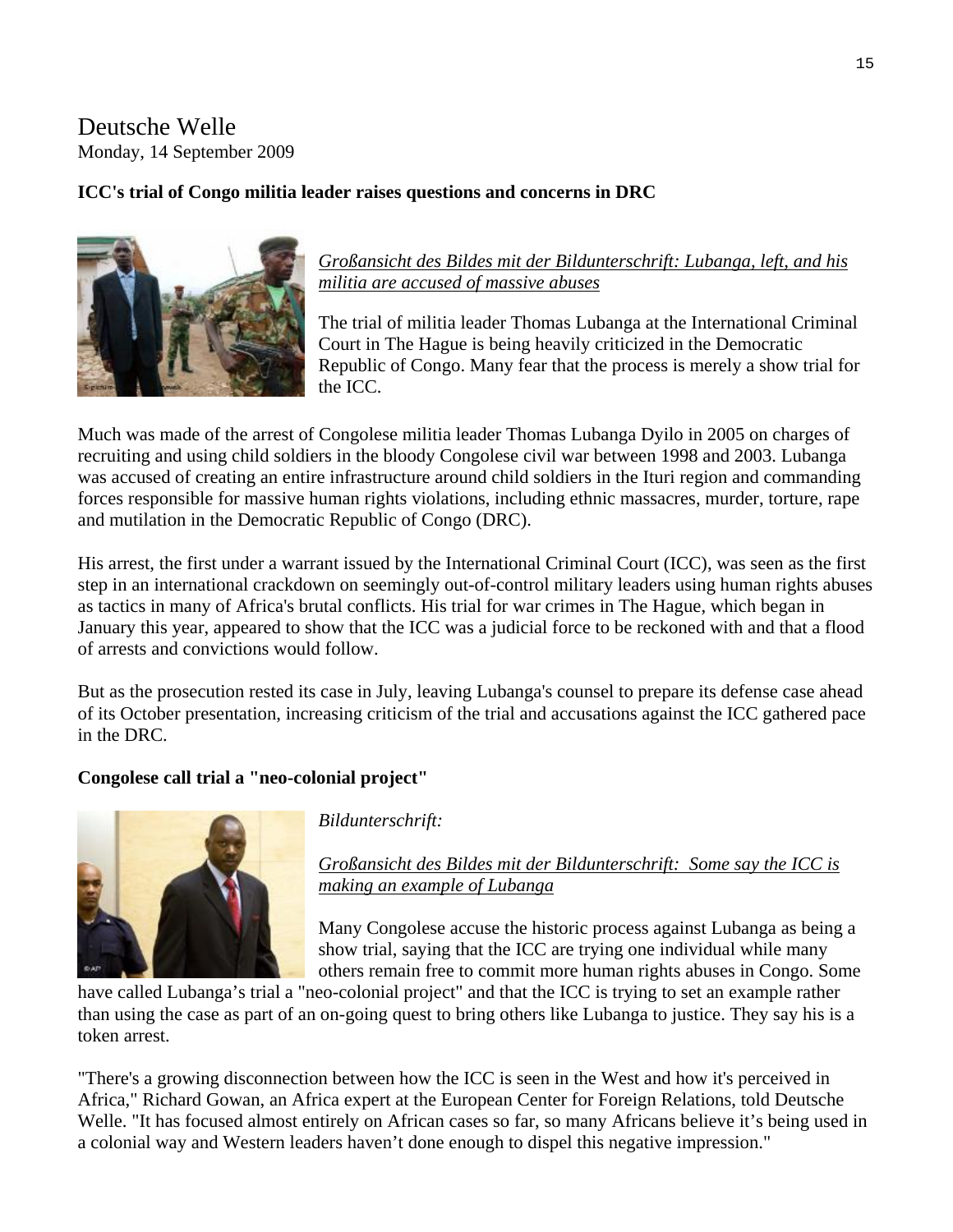Anneke van Woudenberg, Human Rights Watch's Congo expert, believes that distrust in the ICC has its roots in both a political agenda and public confusion in Congo.

"This is certainly not a sham trial and this is something which has been propagated by Lubanga's supporters and those loyal to him in the Ituri region," she told Deutsche Welle. "There has been confusion in Congo over the narrow nature of the charges. Many don't understand why Lubanga has been charged only with the recruitment of child soldiers when he was responsible for the ethnic murders, rape and torture which made the Ituri conflict the bloodiest in the Congo war. In addition, the evidence against him is very strong."

Others fear that a conviction against Lubanga will be held up as a justification for the ICC's existence but will result in a slow decline of its pursuit of other war criminals, not only in the DRC but all over Africa and the world.

"I don't subscribe to these Congolese assertions, other than the undeniable fact that many suspected perpetrators of war crimes in the DRC remain free and in positions of authority," Andrew Philip, a Congo expert with Amnesty International, told Deutsche Welle. "Amnesty welcomes the ICC investigations and prosecutions, although we have encouraged and continue to encourage the ICC Prosecutor to extend investigations to other areas of DRC than just in the Ituri region, and to other crimes within its mandate."

Van Woudenberg also believes that many more war crimes suspects remain at large but believes that the ICC will not be stopping with Lubanga.

"The ICC will not stop with Lubanga and besides, he is not alone in standing trial," she said. "There are three other individuals charged alongside him. But what the ICC prosecutor has to do is to look past the Ituri conflict and the warlords there and go after those who supported and funded Lubanga. This would lead them to the higher echelons of not only the Congolese government but also those in Uganda and Rwanda. For this to have a wider effect the ICC must not stop at the warlord level."

# **Critics claim UN deaths accelerated Lubanga pursuit**



*Bildunterschrift* 

*[Großansicht des Bildes mit der Bildunterschrift: It's claimed the death of](http://www.dw-world.de/popups/popup_lupe/0,,4650762_ind_2,00.html) [UN troops speeded up the pursuit](http://www.dw-world.de/popups/popup_lupe/0,,4650762_ind_2,00.html)*

It has also been alleged that Lubanga was only brought to trial after he was implicated in the deaths of UN troops in the DRC and that otherwise, the international community would have continued to turn what some

[Congolese believe to be a blind](http://www.dw-world.de/popups/popup_lupe/0,,4650762_ind_2,00.html) eye to atrocities there. Some claim that while six million people have been killed in Congo over the last 12 years and a wide range of abuses recorded, it took the death of nine Bangladeshi peacekeepers in the northwestern region of Ituri to stir the ICC into action.

"The claim that the deaths of the UN soldiers prompted international action is misplaced," said van Woudenberg. "Ituri was the bloodiest region where more people were killed than anywhere else in Congo so this was the ICC's first focus in its search for war crimes suspects. Because of the violence there, there were a lot of UN troops and consequently UN troops died there - but it wasn't the only place in Congo where they died."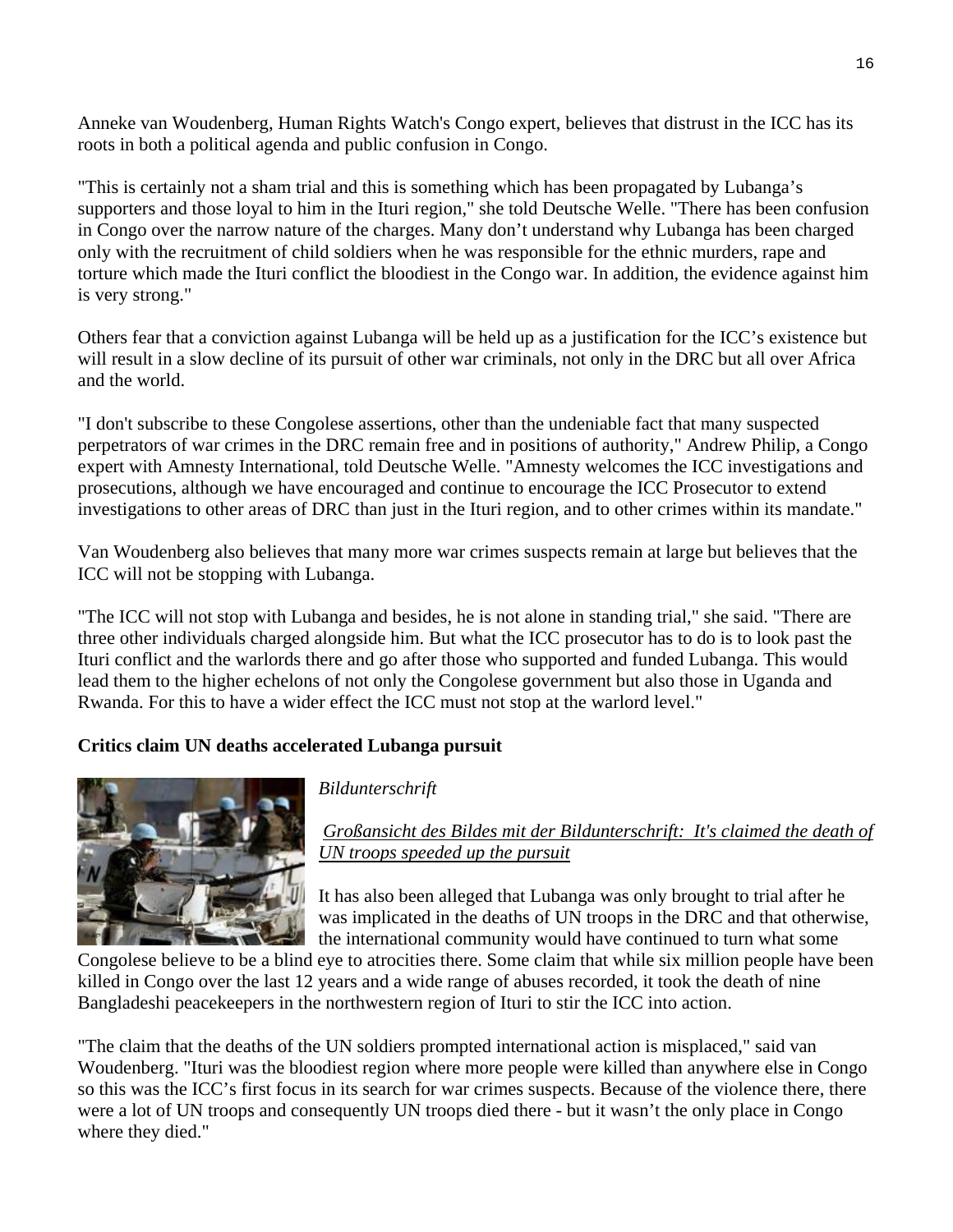It is also claimed that Congo's natural resources played a part in the international community's hesitation to act. The DRC is rich in natural gas and crude oil reserves, while zinc, uranium and copper deposits are also plentiful.

# **Experts say conviction would prove positive for human rights**



*Bildunterschrift:* 

*[Großansicht des Bildes mit der Bildunterschrift: Despite international](http://www.dw-world.de/popups/popup_lupe/0,,4650762_ind_3,00.html)  [efforts, Congo still suffers](http://www.dw-world.de/popups/popup_lupe/0,,4650762_ind_3,00.html)*

Despite these claims, human rights and legal experts believe Lubanga's trial and possible conviction will have a positive effect on the overall battle for human rights and motivate the world to pursue war criminals

and bring them to justice at the ICC.

"In terms of human rights, Lubanga's trial is hugely significant," said van Woudenberg. "It is the first case at the ICC and a conviction would enhance the ICC's efforts. If he is convicted it will be a first for a suspect involved in the recruitment and use of child soldiers. His arrest has already has a huge effect, bringing child soldiers to international attention and making African leaders aware that this is actually a crime. We would like to see more offences added to his charge sheet so any conviction would hopefully have as strong an impact on those areas of abuses."

Author: Nick Amies Editor: Rob Mudge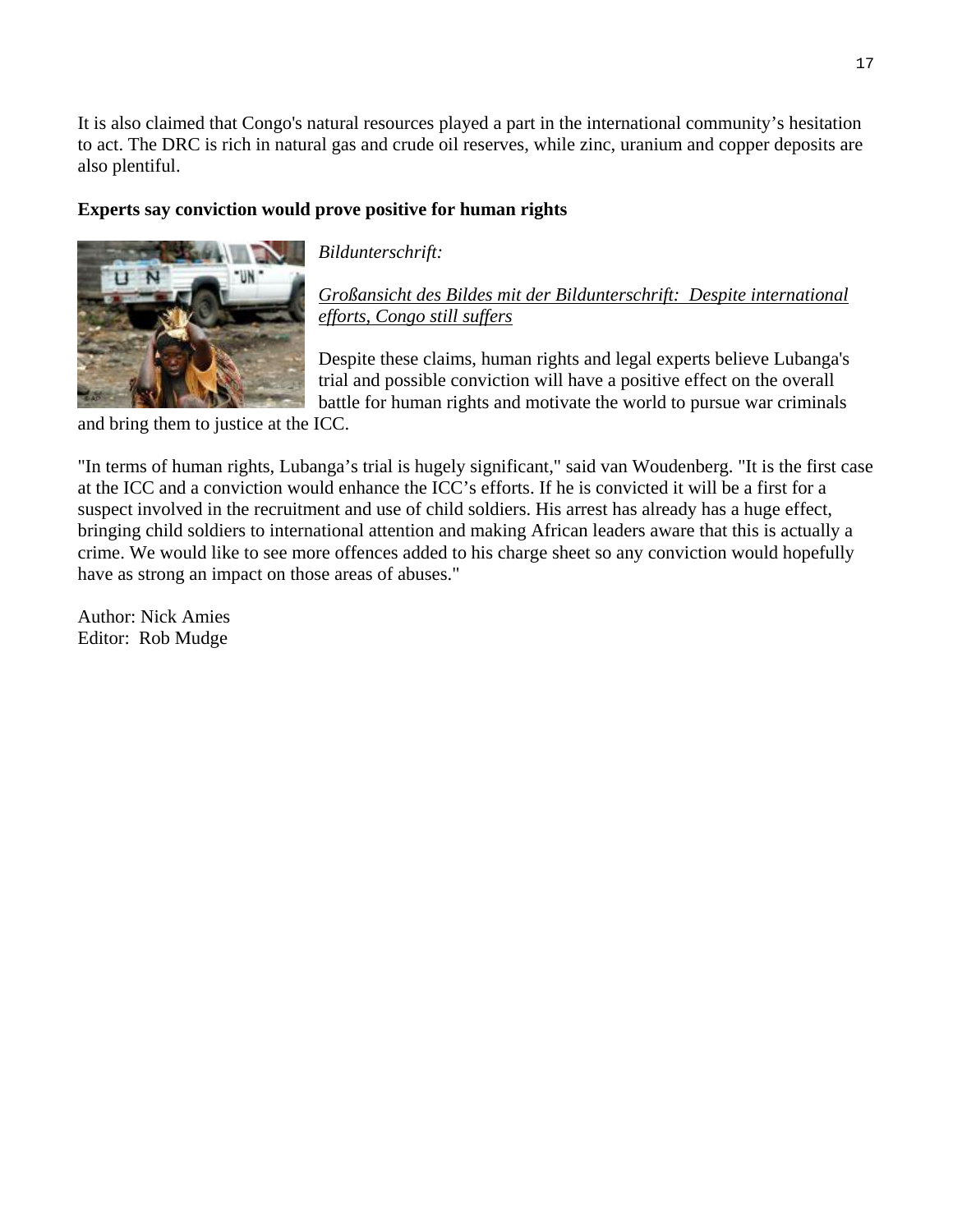# Times Friday, 11 September 2009

## **Cambodia's Trial of the Century, Televised**

#### By Christopher Shay

Kaing Guek Eav, former chief of the Khmer Rouge's notorious S-21 prison, is seen on a screen during his trial in Phnom Penh

Like any pair of good TV news hosts, Neth Pheaktra and Ung Chan Sophea deftly play off each other, finishing each other's thoughts and building on each other's ideas. But unlike the playful banter of most local news shows, neither host ever cracks a joke, or even smiles. Instead, the two veteran Cambodian journalists look directly into the camera and talk to viewers every Monday at 1 p.m. about torture, murder and the law.

Neth Pheaktra and Ung Chan Sophea's 24-minute weekly show summarizing and analyzing the trial of Kaing Guek Eav, better known as 'Duch,' the chief of the Khmer Rouge's notorious S-21 interrogation facility also known as Tuol Sleng, has become a sleeper hit in Cambodia. With one in five Cambodians watching the show every week, Duch on Trial has become the main way many young Cambodians, who were not taught about the Khmer Rouge in school, learn about the historic Khmer Rouge tribunal unfolding in Phnom Penh — and, in a lot of cases, hear about this dark chapter of their country's history for the first time.

From 1975 to 1979, the ultra-Maoist Khmer Rouge emptied Cambodia's cities, abolished money and turned its upper classes into de facto slave laborers in an attempt to form a radical agrarian utopia. More than 30 years later, Cambodia is still rebuilding — both economically and socially. For overseeing the execution of more than 15,000 people during that era, Duch has been charged by the Extraordinary Chambers in the Courts of Cambodia (ECCC), a hybrid Cambodian-international court backed by the U.N., with war crimes, crimes against humanity, homicide and torture. S-21, the facility that he headed from 1976 until 1979, was a local Phnom Penh high school that the KR transformed into what one scholar later called "the anteroom to death." (See pictures of the rise and fall of the Khmer Rouge.)

Not surprisingly, testimonies at the Extraordinary Chambers in the Courts of Cambodia (ECCC) have been grim since the trial started in February of this year. Duch, a mathematics teacher before joining the Khmer Rouge, admitted that his guards smashed babies against trees. One guard on the stand outlined the process of live bloodletting, and a rare survivor described the pain of having his toenails ripped out.

Despite the gruesome tales, Duch on Trial has attracted up to three million viewers a week in recent months — a whopping 20% of the country's population. The success of the show, which premiered in April, rests on its ability to decode the trial's complex proceedings to a mass audience — no small task in this largely rural, poorly educated country where only about 30% of students who enter school graduate from grade 9. The ECCC was established as a hybrid court after years of negotiation between the U.N. and the Cambodian government, and the result is a complex hodgepodge of international and domestic law.

Matthew Robinson, the British producer of Duch on Trial and executive director of Khmer Mekong Films, took the show's predecessor — a pretrial miniseries about the ECCC — to focus groups around the country, fine tuning the show's language to ensure it could be understood. But while the show may keep it simple, it is still able to highlight complex themes raised in the trial — like mental health and forgiveness — that are relevant to people's daily lives in a nation still suffering from collective post-traumatic stress.

The endeavor was something of a gamble. With the Khmer Rouge only being introduced into the school curriculum this fall, many born after 1979 know little about Cambodia's darkest period. And for those who did, before the Duch trial, over two-thirds of people born after the Khmer Rouge rule said they rarely or never talked about the era. Robinson said before he produced the first episode, he went to his local eatery and asked the staff if they would be interested in a half-hour show about the Duch trial. "They said, 'No, no, no.' But I was there on the Monday [when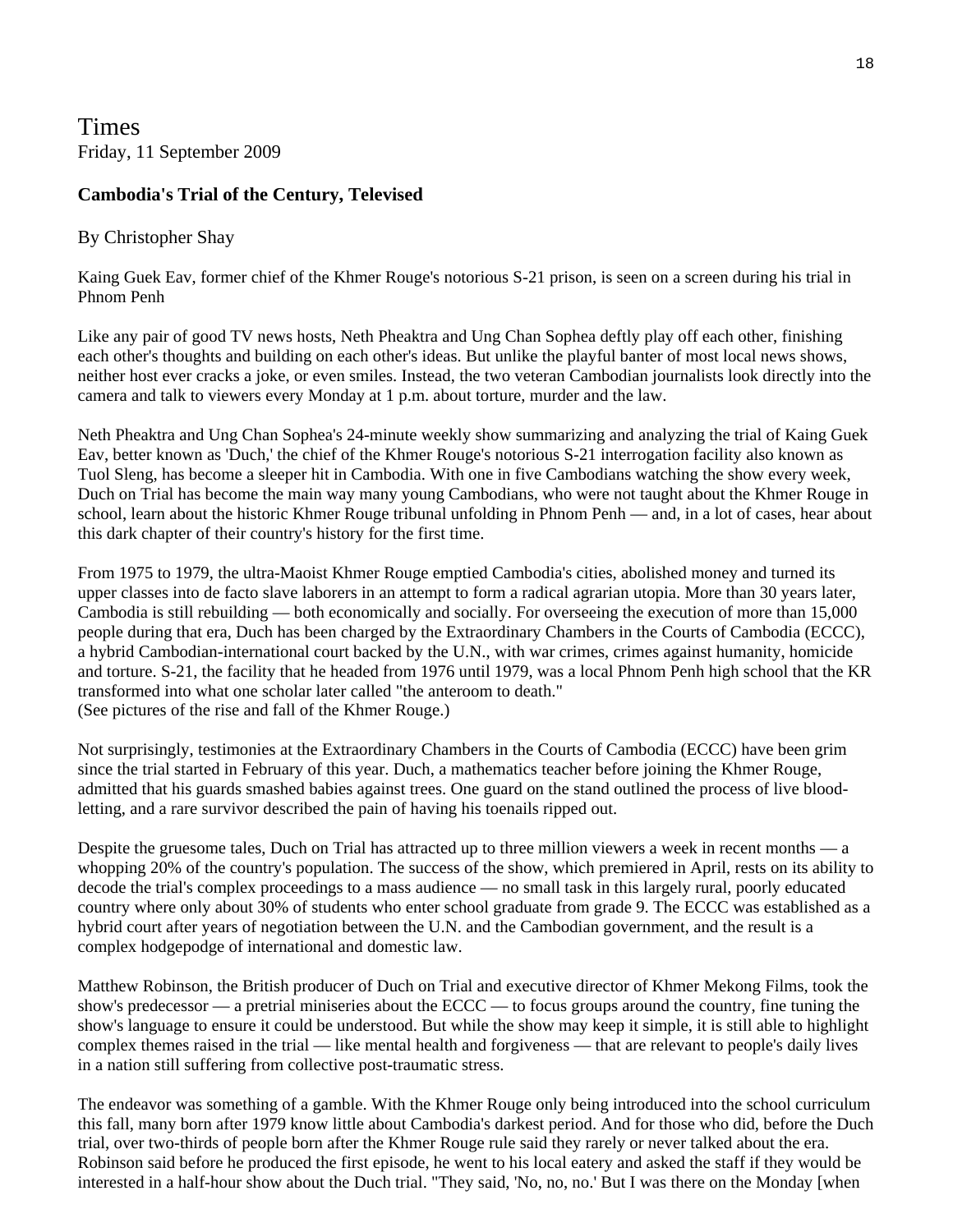the show first launched], and all of them were watching. At the end, they gave me a big thumbs up." Now the restaurant shows Duch on Trial every Monday at lunch.

The show, largely funded by the British government, is played on the Cambodian Television Network (CTN), Cambodia's most watched channel. Controlled by Cambodia's richest businessman, Kith Meng, CTN is not playing the show in a prime-time slot as a public service, but because it glues so many Cambodians to the TV screen.

Nonetheless, Duch on Trial is helping fulfill one of the Court's central mandates, according to ECCC chief spokesperson Reach Sambath: to educate Cambodians about the Khmer Rouge. In the last seven months, some 23,000 Cambodians have come to the courts to watch the trial, and the Documentation Center of Cambodia has discussed the trials with nearly 100,000 villagers throughout the country. The trial "is an education. It's equal to a professor of history," says Reach Sambath.

(Read TIME's 199 cover story about Cambodia's genocide.)

But with its millions of viewers in Cambodia, television has proven to be better positioned to bring the trial into people's homes. "You'll go out to the local little village in the middle of Kampong Speu [a province in Cambodia], and there will be almost nothing there," says Gregory Stanton, the president of the Washington-based NGO Genocide Watch. "Yet there will be a TV set hooked up to set of car batteries, and people watching."

Though the government has not publicly commented on the show, Robinson says he's heard that high-ranking government officials also watch it to keep tabs on the trial. The current government contains many former members of the Khmer Rouge, including Prime Minister Hun Sen, who was a low-level cadre and even lost his eye fighting for the Khmer Rouge during the invasion of Phnom Penh. It was Hun Sen who initially asked the U.N. for help in establishing a tribunal in 1997, but he has since been accused by critics like Human Rights Watch for trying to limit the trial's scope in order to protect members of his own Cambodian People's Party (CPP).

But for Reach Sambath and many other Cambodians, this trial is not just about teaching the public or finding justice but about accelerating a long-overdue healing process. "The witnesses cry. The accused cries. The audience that comes to the court or watches on television cries," Reach Sambath says. "But they cry not to be more painful, but to release their pain that they have been holding for 30 years."

Duch is only the first Khmer Rouge member to sit behind the bulletproof glass at the ECCC. A joint trial of four other defendants will start within the next two years, and on Sept. 8 despite objections from Hun Sen, prosecutors submitted a list of five additional former high-ranking members of the Khmer Rouge who may one day end up at the tribunal. No matter how open Duch is about the horrific details of S-21, he cannot supply all the answers about the Khmer Rouge, as he played no policy role. "The people we've interviewed say, 'We want to know why these educated people did this to our country?'" Robinson said. "And they won't really get this answer through the Duch trial."

The next hearings, however, expected begin in 2010, will include several people who did derive the Khmer Rouge philosophy, like Pol Pot's second-in-command Nuon Chea and the Khmer Rouge's former head of state Khieu Samphan. Robinson is hoping Khmer Mekong Films will be there too, helping give millions of Cambodians the answers they've been waiting three decades to hear.

See TIME's Pictures of the Week.

See the Cartoons of the Week.